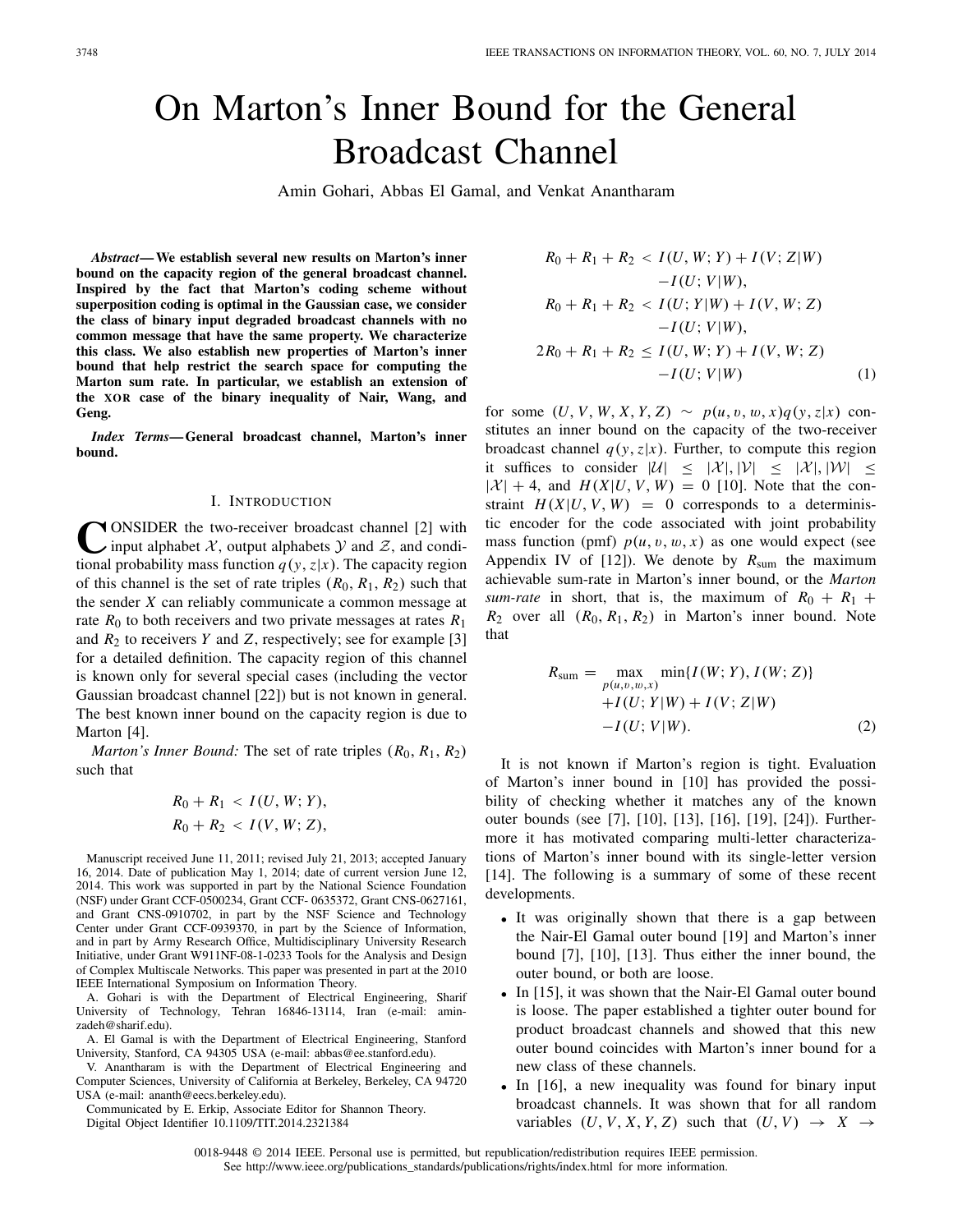$$
(Y, Z) \text{ and } |\mathcal{X}| = 2,
$$
  

$$
I(U; Y) + I(V; Z) - I(U; V) \le \max\{I(X; Y), I(X; Z)\}.
$$
  
(3)

To prove this the authors of [16] consider different mappings from  $\mathcal{U} \times \mathcal{V} \mapsto \mathcal{X}$ . Because of the cardinality bound of two on  $U$  and  $V$  ( [10]) it suffices to argue, as the authors do, that the XOR mapping (i.e.,  $X = U \oplus V$ ) and the AND mapping (i.e.,  $X = U \wedge V$ ) cannot occur in any maximizer of  $I(U; Y) + I(V; Z) - I(U; V)$ . This inequality led to the simple representation of the Marton sum-rate for binary input broadcast channels as

max<sub>p(w,x)</sub> min {*I*(*W*; *Y*), *I*(*W*; *Z*)}  
+
$$
\mathbb{P}(W = 0)I(X; Y|W = 0)
$$
  
+ $\mathbb{P}(W = 1)I(X; Z|W = 1).$ 

Here  $W = \{0, 1\}.$ 

- In [23], extensions of inequality (3) for computing the entire Marton region were studied.
- New cardinality bounds for Marton's region in the private message case were derived in [21].

In this paper we establish the following results most of which are related to evaluating the Marton sum-rate. We believe that finding the correct extension of equation (3) to larger alphabets can be useful in computing the boundary of Marton's inner bound efficiently for a given channel, and comparing Marton's inner bound with its multi-letter characterizations to see if Marton's inner bound is optimal or not (see [14] for a discussion of this line of attack on determining the capacity region of the general broadcast channel).

- 1) (*Computing the Marton sum-rate*): To compute the Marton sum-rate, one has to solve a maximization problem over all  $p(u, v, w, x)$ . In Section II, we introduce an alternative form of this optimization problem (Lemma 1) and establish several restrictions on the optimizers that reduce the search space (Theorems 1 and 2). In particular we extend part of the result in [16], which is used to prove (3), to larger alphabets by showing that any  $p(u, v, x)$  that maximizes  $I(U; Y) + I(V; Z) - I(U; V)$ cannot satisfy  $X = U \oplus V$  (i.e., X being the XOR of *U* and *V* ) in a suitable sense. We also note that since the presentation of part of this work at the 2010 ISIT conference [5], our alternative form of expressing the Marton sum-rate in Lemma 1 has proved to very helpful in studying the Marton sum-rate, see [14].
- 2) (*Insufficiency of Marton's coding scheme without a superposition variable*): In Marton's inner bound (1), the auxiliary random variable *W* corresponds to the "superposition-coding" aspect of the bound, while *U* and *V* correspond to the "Marton-coding" aspect of the bound. Necessity of the "superposition-coding" aspect of the inner bound had previously been observed for a nondegraded broadcast channel [13]. For degraded channels, it is known that *W* is unnecessary for achieving the capacity region of Gaussian broadcast channels (through dirty paper coding) [17]. It is interesting to find out the

extent to which this property extends to other degraded broadcast channels. To study this, we consider the class of binary input degraded broadcast channels. Theorem 3 shows that any channel in this class has to satisfy some restrictive conditions. In particular any  $p(x)$  that maximizes  $I(X; Y)$  must maximize  $I(X; Z)$  as well.

3) (*A simple direct proof for optimality of superposition coding along certain directions*): For a general broadcast channel, the rate pair  $(R_1, R_2)$  is said to be achievable by superposition coding if we have

$$
R_1 \le I(X; Y|U),
$$
  
\n
$$
R_2 \le I(U; Z),
$$
  
\n
$$
R_1 + R_2 \le I(X; Y)
$$
\n(4)

for some  $(U, X, Y, Z) \sim p(u, x)q(y, z|x)$ , or we have the similar set of inequalities with the role of *Y* and *Z* interchanged, see  $[3, Th. 5.1]$ .

Consider the problem of computing the maximum of  $\lambda_0 R_0 + \lambda_1 R_1 + \lambda_2 R_2$  over all  $(R_0, R_1, R_2)$  in the capacity region of the general broadcast channel where  $\lambda_0$ ,  $\lambda_1$ and  $\lambda_2$  are real numbers such that  $\lambda_0 \geq \lambda_1 + \lambda_2$ . This would characterize part of the boundary of the capacity region since any convex region can be expressed as the intersection of the half spaces formed by its supporting hyperplanes (see [20, pp. 50-51]). We observe in Theorem 4 that superposition coding is tight along directions corresponding to  $\lambda_0 \geq \lambda_1 + \lambda_2$ . Our contribution here is a simple direct argument based on the characterization of the capacity region of a degraded BC [9].

The following section describes the above results in detail. The proofs of these results are contained in Section III with some of the details relegated to the appendices.

# II. MAIN RESULTS

Let  $C(q(y, z|x))$  denote the capacity region of the broadcast channel  $q(y, z|x)$ , and  $\mathcal{C}_M(q(y, z|x))$  denote Marton's inner bound as given in (1). We use the standard notation,  $X^i$  =  $(X_1, X_2, \ldots, X_i)$  and  $X_i^n = (X_i, X_{i+1}, \ldots, X_n)$ .

# *A. Computing the Marton Sum-Rate*

We establish the following alternative representation of the Marton sum-rate,  $R_{\text{sum}}$  defined in eqn. (2).

*Lemma 1:*  $R_{\text{sum}} = \min_{\lambda \in [0,1]} T_{\lambda}$ , where for any  $\lambda \in [0, 1]$ ,

$$
T_{\lambda} = \max_{p(u,v,w,x)} (\lambda I(W;Y) + (1 - \lambda)I(W; Z) + I(U; Y|W) + I(V; Z|W) - I(U; V|W)).
$$
 (5)

*Remark 1: Since the presentation of part of this work at the 2010 ISIT conference [5], this lemma has proved very helpful in studying the Marton sum-rate, see [14]. Some interesting properties of T*<sup>λ</sup> *such as its convexity in* λ*, its connection to the outer bound, and its factorization (for products of broadcast channels) have been investigated in [14] and [15]. An alternative proof of Lemma 1 using a theorem by Terkelsen is reported in [14].*

<sup>1</sup>Further, we can take  $|\mathcal{U}| \leq |\mathcal{X}| + 1$  without loss of generality in the definition of this region.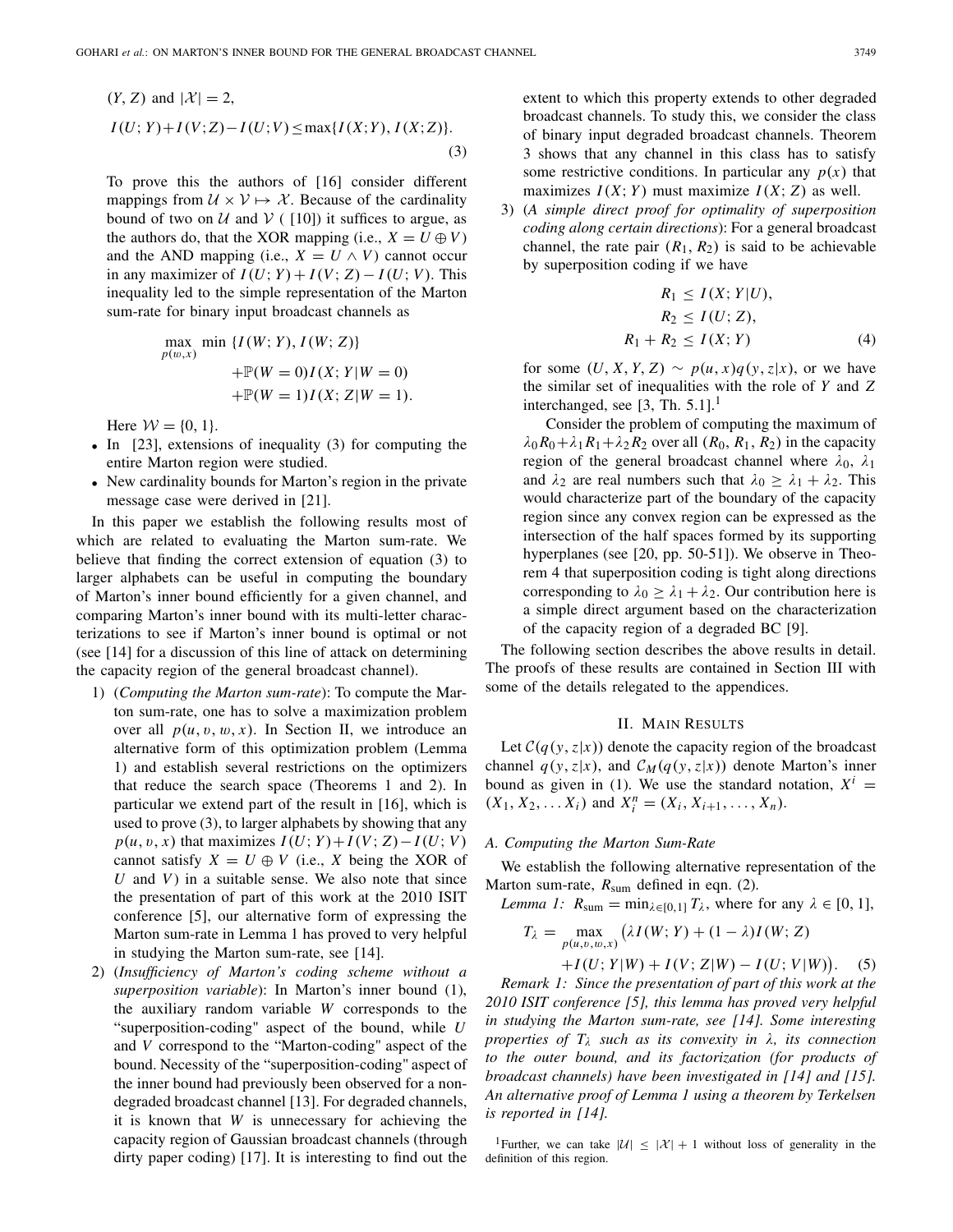Observe that  $\lambda I(W; Y) + (1 - \lambda)I(W; Z)$  depends only on  $p(w, x)$ . The term  $I(U; Y | W) + I(V; Z | W) - I(U; V | W)$ can be written as  $\sum_{w} p(w) (I(U; Y | W = w) + I(V; Z | W =$  $w$ ) –  $I(U; V | W = w)$ ). Then, we have

$$
T_{\lambda} = \max_{p(w,x)} \left[ \lambda I(W;Y) + (1-\lambda)I(W;Z) + \sum_{w} p(w) \max_{p(u,v|w,x)} \left[ I(U;Y|W=w) + I(V;Z|W=w) - I(U;V|W=w) \right] \right].
$$

One can think of this maximization as

 $\max_{p(w,x)} \lambda I(W;Y) + (1 - \lambda)I(W; Z) + \sum_{w}$ w  $p(w)T(p(x|w)),$ 

where  $T(p(x))$  is the maximum of  $I(U; Y) + I(V; Z)$  – *I*(*U*; *V*) over all  $p(u, v|x)$  with  $p(x)$  and  $H(X|U, V) = 0$ . The first theorem of this section proves results for the problem of maximizing  $T(p(x))$ , while the second theorem concerns the problem of maximizing  $T_{\lambda}$ .

To state our main result we need the following two definitions.

*Definition 1: The input symbols x*<sup>0</sup> *and x*<sup>1</sup> *are said to be* indistinguishable *by the channel if*  $q(y|x_0) = q(y|x_1)$  *for all* y, and  $q(z|x_0) = q(z|x_1)$  for all z. A channel  $q(y, z|x)$ *is said to be* irreducible *if no two of its inputs symbols are indistinguishable by the channel.*

*Definition 2: Let*  $U = \{u_1, u_2, ..., u_{|U|}\}, V =$ {v1,...,v|*V*|} *be finite sets, and* <sup>ξ</sup> *be a deterministic mapping from*  $U \times V$  *to*  $X$ *. One can represent the mapping by a table having* |*U*| *rows and* |*V*| *columns with the rows indexed by u*1, *u*2,..., *u*|*U*<sup>|</sup> *and the columns indexed by*  $v_1, v_2, \ldots, v_{|\mathcal{V}|}$ *. In cell*  $(i, j)$ *, we write*  $\xi(u_i, v_j)$  *for the symbol x that*  $(u_i, v_j)$  *is being mapped to. The profile of the row i is defined as a vector of size* |*X*| *counting the number of occurrences of the elements of X in the row i. In other words if*  $\mathcal{X} = \{x_1, x_2, \ldots, x_{|\mathcal{X}|}\}\$ , the element k of the profile *of row i is the number of times that xk shows up in row i of the table. The* profile *of column j is defined similarly. Define the* profile *of the table to be a vector of size*  $(|U| + |V|)|X|$ *formed by concatenating the profile vectors of the rows and the columns of the table. Denote the profile vector of the mapping*  $\xi$  *by*  $\overrightarrow{v_{\xi}}$ *.* 

We establish the following.

*Theorem 1: Consider an arbitrary irreducible broadcast channel q*(*y*,*z*|*x*)*, where q*(*y*|*x*) > 0, *q*(*z*|*x*) > 0 *for all*  $x, y, z$ *. Fix a pmf p(x). Consider any p(u, v|x) that maximizes*  $I(U; Y) + I(V; Z) - I(U; V)$ , where X is a function of  $(U, V)$ . *Without loss of generality assume that*  $p(u) > 0$  *for all*  $u \in U$ *and*  $p(v) > 0$  *for all*  $v \in V$ *. Let*  $x = \xi(u, v)$  *denote the deterministic mapping from*  $U \times V$  *to*  $X$ *. Then the following conditions must hold:*

- 1)  $p(u, v) > 0$ ,  $p(u, y) > 0$ , and  $p(v, z) > 0$  for all  $u, v, y$ *and z.*
- 2) *The profile vector of the mapping*  $\xi$ ,  $\overrightarrow{v_{\xi}}$ , cannot be  $w$  *written as*  $\sum_{t=1}^{M} a_t \overrightarrow{v_{\xi_t}}$ , where  $\xi_t$  (for  $t = 1, 2, 3, ..., M$ ) *are deterministic mappings from*  $U \times V$  *to*  $X$  *not equal*



Fig. 1. If we have a mapping with the XOR structure, we can get another mapping with the same profile by switching  $x_0$  and  $x_1$  of four cells of the mappings.

*to*  $\xi$ , and  $\alpha_t$ ,  $t = 1, \ldots, M$ , are nonnegative numbers *such that*  $\sum_{t=1}^{M} \alpha_t = 1$ *.* 

3) *Define the functions:*

$$
f_u(x) = \sum_{y} q(y|x) \log p(u, y),
$$
  
\n
$$
g_v(x) = \sum_{z} q(z|x) \log p(v, z),
$$
  
\n
$$
h(x) = \min_{u' \in \mathcal{U}, v' \in \mathcal{V}} (\log(p(u', v')) - f_{u'}(x) - g_{v'}(x)).
$$

*These definitions make sense because of the first part of this theorem. Then, for any u and* v*, the following two equations hold:*

$$
\log(p(u, v)) = \max_{x} [f_u(x) + g_v(x) + h(x)],
$$

*and*

$$
p(x_0|u, v) = 1 \text{ for some } x_0 \in \mathcal{X}
$$
  
\n
$$
\Rightarrow x_0 \in \arg \max_x [f_u(x) + g_v(x) + h(x)].
$$

*Remark 2: These constraints imply restrictions on the maximizers. The second part of the theorem implies that one cannot find distinct*  $u_0, u_1 \in \mathcal{U}$ , distinct  $v_0, v_1 \in \mathcal{V}$  and *distinct*  $x_0, x_1 \in \mathcal{X}$  *such that*  $p(x_0|u_0, v_0) = p(x_0|u_1, v_1) =$  $p(x_1|u_1, v_0) = p(x_1|u_0, v_1) = 1$ *. To see this, let the mapping*  $\xi_1$  *be equal to*  $\xi$  *except that*  $(u_0, v_0)$  *and*  $(u_1, v_1)$  *are mapped to*  $x_1$  (instead of  $x_0$ ), and  $(u_1, v_0)$  and  $(u_0, v_1)$  are mapped to  $x_0$  *(instead of x<sub>1</sub>); see Figure 1. The mapping*  $\xi_1$  *has the same profile vector as* ξ*. Thus we can write the original profile as a convex combination of other profiles (i.e.,*  $\overline{v_{\xi}^{2}} = \sum_{t=1}^{M} a_{t} \overline{v_{\xi_{t}}}$ *holds for the choice of*  $M = 1$ ,  $\xi_1$ , and  $\alpha_1 = 1$ *). Thus the second part implies that it cannot happen. Similarly the mapping shown in Figure 2 cannot occur because there is another mapping with the same profile.*

*Remark 3: A special case of the result of the second part of the theorem for a binary X has been studied in [16], where the authors show that the optimizers of the expression*  $\max_{p(u,v,x)} I(U;Y) + I(V;Z) - I(U;V)$  are not of the form  $X = U \oplus V$  (*i.e., the XOR mapping from (U, V) to X). Their proof applies to binary input broadcast channels by considering the first order derivatives of*  $I(U; Y) + I(V; Z) - I(U; V)$ *for local perturbations that preserve the alphabet size of U and V. This proof technique, however, cannot be used to refute the XOR pattern for larger input alphabets. Our proof goes beyond theirs by considering perturbations that extend the*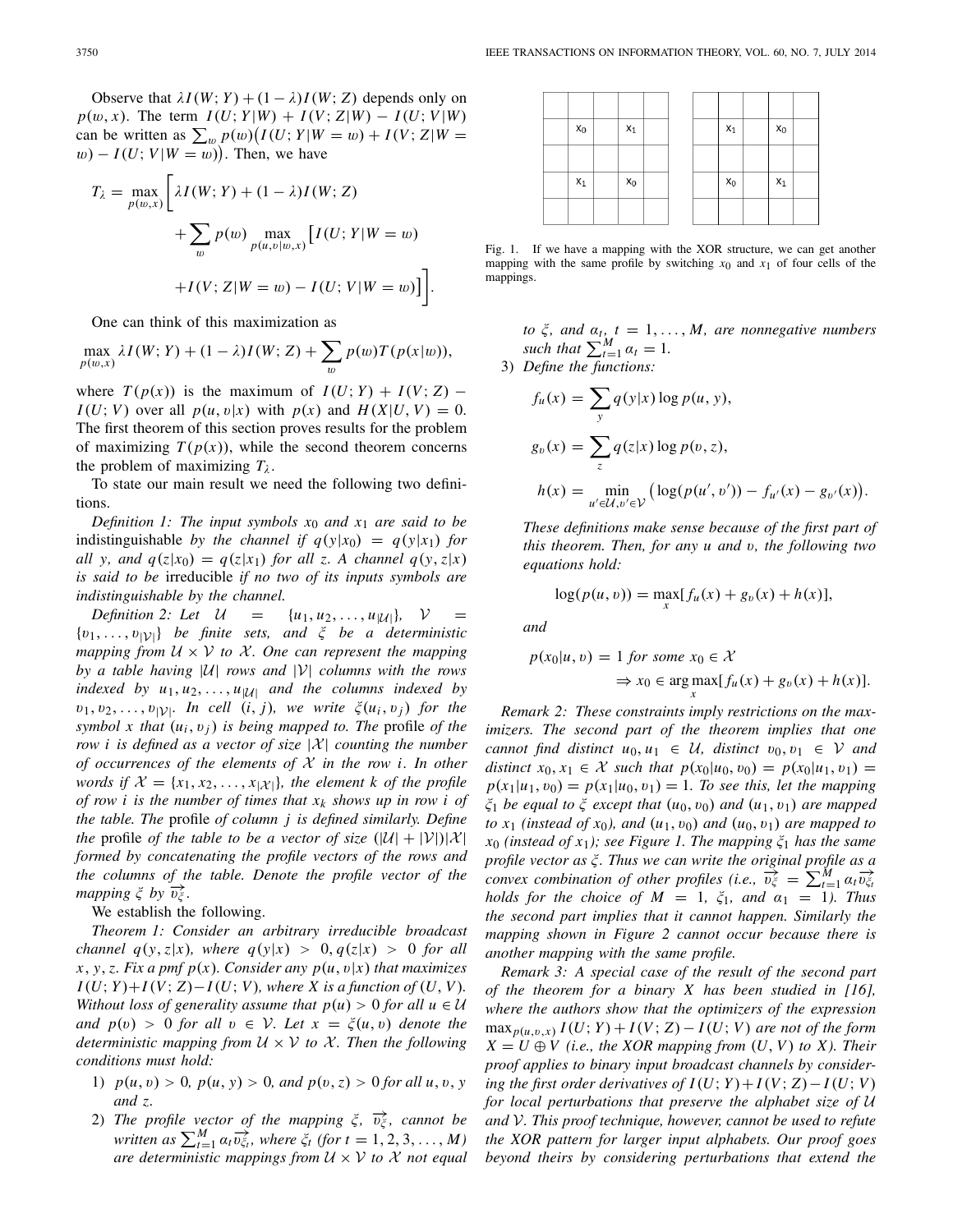| $x_0$ | $x_1$ | $x_2$ |  | $x_1$ | $x_2$ | $x_0$ |
|-------|-------|-------|--|-------|-------|-------|
|       |       |       |  |       |       |       |
| $x_1$ | $x_2$ | $x_0$ |  | $x_0$ | $x_1$ | $x_2$ |
|       |       |       |  |       |       |       |

Fig. 2. Another mapping that cannot occur because one can find another mapping with the same profile.

*alphabet of*  $U$  *and*  $V$ *. The proof considers a certain*  $p(u, v, x)$ *whose mapping contains such an XOR pattern. It* explicitly *constructs a joint pmf*  $p(u', v', x)$  *such that*  $I(U'; Y)$  *>*  $I(U; Y)$ ,  $I(V'; Z) = I(V; Z)$ , and  $I(U'; V') = I(U; V)$ . In constructing  $p(u', v', x)$ , we extend the alphabet of U.

*Remark 4: The second part of the theorem holds more generally for any*  $p(u, v|x)$  *maximizing the weighted expression*  $\lambda_1 I(U; Y) + \lambda_2 I(V; Z) - I(U; V)$ *, where*  $\lambda_1, \lambda_2 > 0$  *and X is a function of* (*U*, *V* )*. If the condition in the second part is violated, one can use the explicit construction given in the proof of the theorem to construct a new*  $p(u, v, x)$ *such that the term*  $I(U; Y)$  *increases while the terms*  $I(V; Z)$ *and I*(*U*; *V* ) *remain constant. Thus, the weighted expression*  $\lambda_1 I(U; Y) + \lambda_2 I(V; Z) - I(U; V)$  also increases.

*Remark 5: Assume that all we know about the mapping pattern is that*  $x_0 = \xi(u_0, v_0) = \xi(u_1, v_1)$  *for some*  $x_0$ *. Then the third part of the theorem implies that*  $p(u_0, v_0)p(u_1, v_1) \leq$  $p(u_1, v_0)p(u_0, v_1)$ *. This holds since* 

$$
\log p(u_0, v_0) + \log p(u_1, v_1) = f_{u_0}(x_0) + g_{v_0}(x_0) + h(x_0)
$$
  
+  $f_{u_1}(x_0) + g_{v_1}(x_0) + h(x_0)$   
=  $f_{u_0}(x_0) + g_{v_1}(x_0) + h(x_0)$   
+  $f_{u_1}(x_0) + g_{v_0}(x_0) + h(x_0)$   
 $\leq \max_{x} f_{u_0}(x) + g_{v_1}(x) + h(x)$   
+  $\max_{x} f_{u_1}(x) + g_{v_0}(x) + h(x)$   
=  $\log p(u_0, v_1) + \log p(u_1, v_0).$ 

Let us next turn to the evaluation of the entire Marton sumrate expression (including the *W* terms). Recall the definition of  $T_{\lambda}$  in (5) for  $\lambda \in [0, 1]$ . The next theorem restricts the search space for computing  $T_{\lambda}$ . For this theorem, we only deal with broadcast channels  $q(y, z|x)$  with strictly positive transition matrices, i.e., when  $q(y|x) > 0, q(z|x) > 0$  for all *x*, *y*, *z*. In order to evaluate  $T_\lambda$  when  $q(y|x)$  or  $q(z|x)$  become zero for some *y* or *z*, one can use the continuity of  $T_{\lambda}$  in  $q(y, z|x)$  and take the limit of  $T<sub>\lambda</sub>$  for a sequence of channels with positive entries converging to the desired channel. The reason for dealing with this class of broadcast channels should become clear from the following corollary to the first part of Theorem 1.

*Corollary 1: Take an arbitrary broadcast channel q*(*y*,*z*|*x*) *with strictly positive transition matrices (i.e.*  $q(y|x)$ *)*  $0, q(z|x) > 0$  *for all x, y, z). Let*  $p(u, v, w, x)$  *be an arbitrary joint pmf maximizing*  $T_{\lambda}$  *for some*  $\lambda \in [0, 1]$  *where*  $H(X|U, V, W) = 0$ . If  $p(u, w)$  and  $p(v, w)$  are positive *for some triple*  $(u, v, w)$ *, then it must be the case that*  $p(u, v, w) > 0$ ,  $p(u, w, y) > 0$  and  $p(v, w, z) > 0$  for all *y and z.*

We are now ready to state the following.

*Theorem 2: Consider an arbitrary irreducible broadcast channel q*(*y*,*z*|*x*) *with strictly positive transition matrices. In computing*  $T_{\lambda}$  *for some*  $\lambda \in [0, 1]$ *, it suffices to take the maximum over auxiliary random variables*  $p(u, v, w, x)q(y, z|x)$ *simultaneously satisfying the following constraints:*

- 1)  $|\mathcal{U}| \le \min(|\mathcal{X}|, |\mathcal{Y}|), |\mathcal{V}| \le \min(|\mathcal{X}|, |\mathcal{Z}|), |\mathcal{W}| \le |\mathcal{X}|.$
- 2)  $H(X|U, V, W) = 0$ *. Given* w *where*  $p(w) > 0$ *, we use*  $x = \xi^{(w)}(u, v)$  *to denote the deterministic mapping from*  $U_w \times V_w$  *to X. Here*  $U_w$  *is the set of*  $u \in U$  *such that*  $p(u|w) > 0$  *and*  $V_w$  *is the set of*  $v \in V$  *such that*  $p(v|w) > 0$ *.*
- 3) *For arbitrary* w *such that p*(w) > 0*, the profile vector of the mapping*  $\xi^{(w)}$ ,  $\overline{v_{\xi^{(w)}}}$ , cannot be written as  $\sum_{t=1}^{M} \alpha_t \overrightarrow{v_{\zeta_{t}^{(w)}}}$  $\sum_{\xi_i^{(w)}}$ , where  $\xi_t^{(w)}$  (for  $t = 1, 2, 3, ..., M$ ) are  $\frac{d}{dt}$  *deterministic mappings from*  $U_w \times V_w$  *to X not equal to*  $\xi^{(w)}$ *, and*  $\alpha_t$  *are non-negative numbers adding up to one, i.e.*  $\sum_{t=1}^{M} a_t = 1$ .
- 4) *For arbitrary* w *such that*  $p(w) > 0$ *, define the functions*

$$
f_{u,w}(x) = \sum_{y} q(y|x) \log p(uy|w),
$$
  
\n
$$
g_{v,w}(x) = \sum_{z} q(z|x) \log p(vz|w),
$$
  
\n
$$
h_w(x) = \min_{u' \in \mathcal{U}_w, v' \in \mathcal{V}_w} \left( \log(p(u'v'|w)) - f_{u',w}(x) - g_{v',w}(x) \right).
$$

*These definitions make sense because of Corollary 1. Then, for any*  $u \in \mathcal{U}_w$  *and*  $v \in \mathcal{V}_w$ *, the following two equations hold:*

$$
log(p(uv|w)) = \max_{x} [f_{u,w}(x) + g_{v,w}(x) + h_w(x)],
$$

*and*

$$
p(x_0|u, v, w) = 1 \text{ for some } x_0 \in \mathcal{X}
$$
  
\n
$$
\Rightarrow x_0 \in \text{argmax}_{x} [f_{u,w}(x) + g_{v,w}(x) + h_w(x)].
$$

5) *Given any* w, random variables  $U_w$ ,  $V_w$ ,  $X_w$ ,  $Y_w$ ,  $Z_w$ *distributed according to*  $p(u, v, x, y, z|w)$  *satisfy the following:*

$$
I(\overline{U}; Y_w) \ge I(\overline{U}; V_w, Z_w) \text{ for any } \overline{U} \to U_w \to V_w X_w Y_w Z_w,
$$
  

$$
I(\overline{V}; Z_w) \ge I(\overline{V}; U_w, Y_w) \text{ for any } \overline{V} \to V_w \to U_w X_w Y_w Z_w.
$$

*Remark 6: The first part imposes cardinality bounds on* |*U*| *and* |*V*| *that are better than those reported in [10]. The improved cardinality bounds, however, are only for*  $T_{\lambda}$ *and not for the entire capacity region. The constraint of the second part is not new, and can be found in [10]. The other constraints are useful in restricting the search space due to the constraints imposed on*  $p(u, v, w, x)$ *. For instance, the third and fourth parts restrict the set of possible mappings, as discussed in Remarks 2 and 5. The constraint of the last part was inspired by studying the binary inequality*  $I(U; Y) + I(V; Z) - I(U; V) \leq \max(I(X; Y), I(X; Z))$ . *This inequality can be expressed as*  $I(U; Y) + I(V; Z)$  −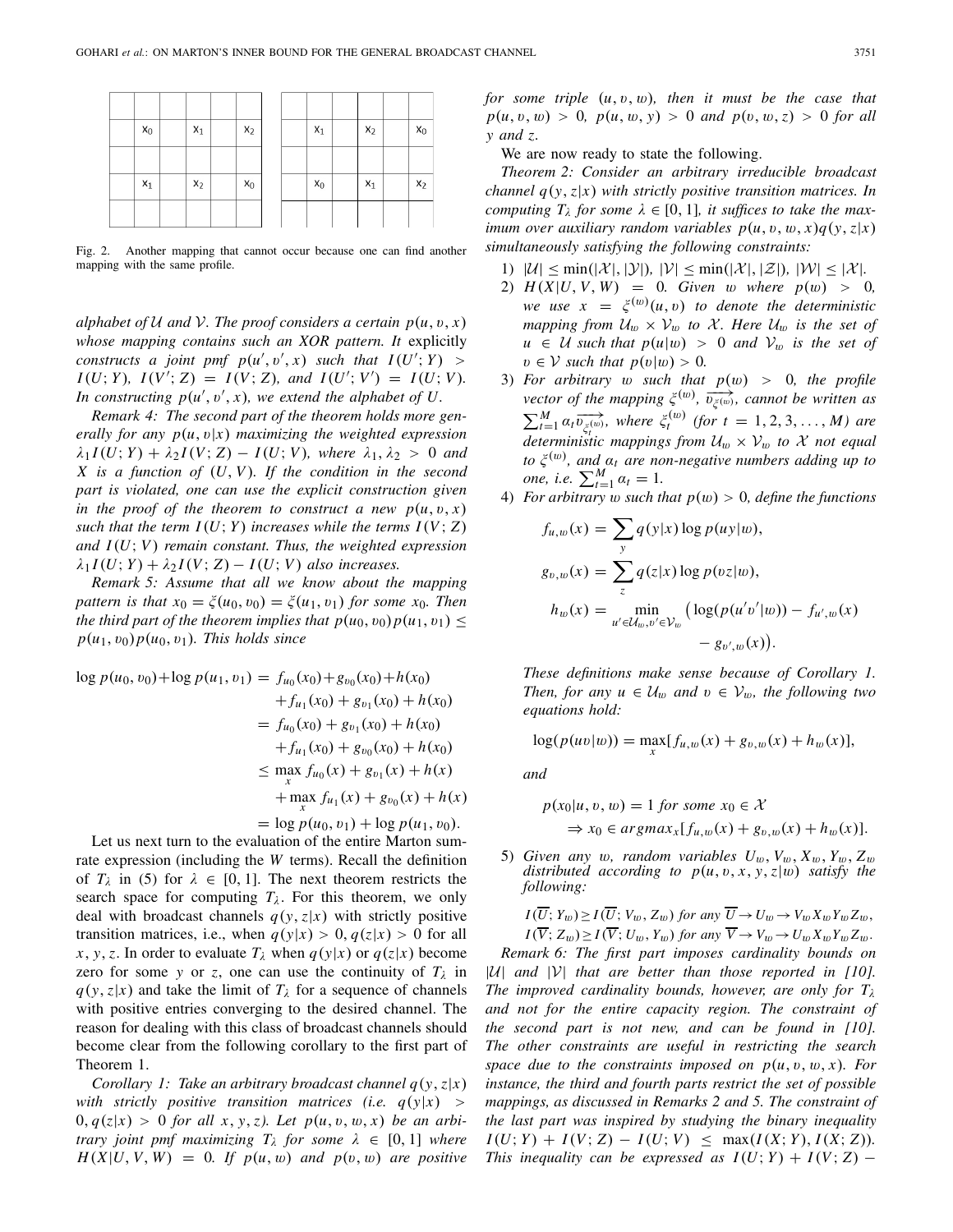$I(U; V) \leq \max(I(U, V; Y), I(U, V; Z))$  *or alternatively as*  $I(U; Y) \leq I(U; V, Z)$  *and*  $I(V; Z) \leq I(V; U, Y)$ *. The last part shows that the channels*  $p(y, z|u)$  *and*  $p(y, z|v)$  *are less noisy channels in opposite directions. It has been recently shown [21] that this property can be further developed to establish the improved cardinality bound*  $|U| + |V| \leq |X|$ .<sup>2</sup>

# *B. Insufficiency of Marton's Coding Scheme Without W*

When  $R_0 = 0$  (private messages only) and  $W = \emptyset$ , Marton's inner bound (1) reduces to the set of rate pairs  $(R_1, R_2)$  such that

 $R_1 \leq I(U;Y|Q)$ , (6)

$$
R_2 \le I(V; Z|Q),\tag{7}
$$

$$
R_1 + R_2 \le I(U;Y|Q) + I(V;Z|Q) - I(U;V|Q)
$$
 (8)

for some random variables  $(O, U, V, X, Y, Z)$  $p(q)p(u, v, x|q)q(y, z|x)$ . This inner bound corresponds to the "Marton-coding" aspect of the Marton bound.

It is known that this inner bound is tight for Gaussian broadcast channels (through dirty paper coding), implying that *W* is unnecessary for achieving the capacity region of this class of broadcast channels [17]. Thus, one might ask to what extent this property continues to hold for not-necessarily Gaussian degraded broadcast channels. For degraded broadcast channels, the Marton region with the superposition variable *W* equals the true capacity region. We are looking for conditions that imply achievability of the capacity region by using only the "Marton-coding" aspect of the bound. To study this question, we consider the class of binary-input degraded broadcast channels (receiver *Z* is a degraded version of receiver *Y* ). Here *W* is unnecessary for achieving the sum-rate (which is  $\max_{p(x)} I(X; Y)$ . Thus we need consider the entire capacity region in order to answer this question. For simplicity, we restrict ourselves to the set of binary-input degraded broadcast channels where  $q(y|x) > 0$  for all  $(x, y) \in (\mathcal{X}, \mathcal{Y})$  and denote it by  $C_{bd}$ . Let  $C_{bd}^m$  be the set of broadcast channels in  $C_{bd}$ where *W* is unnecessary for achieving the capacity region (i.e., the inner bound given by (6)-(8) is tight). We show that  $C_{bd}^m$  is a very small subset of *Cbd* . In particular a broadcast channel would not belong to  $C_{bd}^m$  if the  $p(x)$  that maximizes  $I(X; Y)$ is different from the one that maximizes  $I(X; Z)$ .

To state our result let us further define  $C_{bd}^r$  to be the set of broadcast channels in *Cbd* whose private message capacity region is the simple time-division region, i.e., the capacity region is the set of rate pairs  $(R_1, R_2)$  such that  $R_1/C_1 + R_2/C_2 \leq 1$ , where  $C_1 = \max_{p(x)} I(X; Y)$  and  $C_2 = \max_{p(x)} I(X; Z)$ . We prove the following.

*Theorem 3: We have*  $C_{bd}^m = C_{bd}^r$ . *Further, any broadcast channel belonging to*  $C_{bd}^r = C_{bd}^m$  *satisfies the following: any*  $p(x)$  *maximizing*  $I(X; Y)$  *is also a maximizer for*  $I(X; Z)$ *. More generally for any*  $p(x)$ *,*  $I(X; Z)/C_2 \geq I(X; Y)/C_1$ *.* 

*Example 1: The binary symmetric broadcast channel, as defined in [3, p. 107], is often considered the discrete counterpart of the Gaussian BC. It turns out, however, that it does not belong to*  $C_{bd}^m$ *, since its private message capacity region is not equal to the triangular time-division region.*

# *C. Optimality of Superposition Coding Along Certain Directions*

In order to state the main result of this section, we need the following.

*Definition 3:* [9] Let  $C_{d_1}(q(y, z|x))$  and  $C_{d_2}(q(y, z|x))$ denote the *degraded message set capacity regions*, i.e., when  $R_1 = 0$  and  $R_2 = 0$ , respectively. The capacity region  $C_{d_1}(q(y, z|x))$  is the set of of rate pairs  $(R_0, R_2)$  such that

$$
R_0 \le I(W; Y),
$$
  
\n
$$
R_2 \le I(X; Z|W),
$$
  
\n
$$
R_0 + R_2 \le I(X; Z)
$$

for some random variables  $(W, X, Y, Z) \sim p(w, x)q(y, z|x)$ . The capacity region  $C_{d_2}(q(y, z|x))$  is defined similarly.

We now state the result of this subsection.

*Theorem 4: For a broadcast channel q*(*y*,*z*|*x*) *and real numbers*  $\lambda_0$ ,  $\lambda_1$  *and*  $\lambda_2$  *such that*  $\lambda_0 \geq \lambda_1 + \lambda_2$ ,

$$
\max_{(R_0, R_1, R_2) \in C(q(y, z|x))} (\lambda_0 R_0 + \lambda_1 R_1 + \lambda_2 R_2)
$$
  
= max  $\Big\{ \max_{(R_0, R_2) \in C_{d_1}(q(y, z|x))} (\lambda_0 R_0 + \lambda_2 R_2),$   
 $\max_{(R_0, R_1) \in C_{d_2}(q(y, z|x))} (\lambda_0 R_0 + \lambda_1 R_1) \Big\}.$ 

*Corollary 2: The above observation essentially says that if*  $\lambda_0 \geq \lambda_1 + \lambda_2$ , then a maximum of  $\lambda_0 R_0 + \lambda_1 R_1 + \lambda_2 R_2$  over *triples* (*R*0, *R*1, *R*2) *in the capacity region occurs when either*  $R_1 = 0$  *or*  $R_2 = 0$ *.* 

*Remark 7. Since*  $C_{d_1}(q(y, z|x)) \cup C_{d_1}(q(y, z|x)) \subset \mathbb{C}$  $C_M(q(y, z|x)) \subset C(q(y, z|x))$ , the above lemma implies that *Marton's inner bound is tight along the direction of each such*  $(\lambda_0, \lambda_1, \lambda_2)$ *, i.e.,* 

$$
\max_{(R_0, R_1, R_2) \in C(q(y, z|x))} (\lambda_0 R_0 + \lambda_1 R_1 + \lambda_2 R_2)
$$
  
= 
$$
\max_{(R_0, R_1, R_2) \in C_M(q(y, z|x))} (\lambda_0 R_0 + \lambda_1 R_1 + \lambda_2 R_2)
$$

*whenever*  $\lambda_0 \geq \lambda_1 + \lambda_2$ .

*Remark 8. One way to prove the theorem is to use a rate transfer argument to exchange between the common rate and the individual rates. As discussed in the next section, such a proof requires the use a result by Willems [11], which shows that the* maximal *probability of error capacity region is equal to the* average *probability of error capacity region. Our contribution here is to provide a simple direct proof for optimality along these directions of superposition coding (without using the result of Willems, and without explicitly exchanging between the common rate and the individual rates).*

<sup>&</sup>lt;sup>2</sup>Essentially, the idea of [21] is to consider the two subsets of the probability simplex on *X* that one would get by fixing  $p(x|u)$  and  $p(x|v)$  and varying  $p(u)$  and  $p(v)$ , respectively. The less noisy property implies that the function  $p(x) \mapsto H(Y) - H(Z)$  is convex on one of these subsets and concave on the other. This is used to prove the cardinality reduction statement.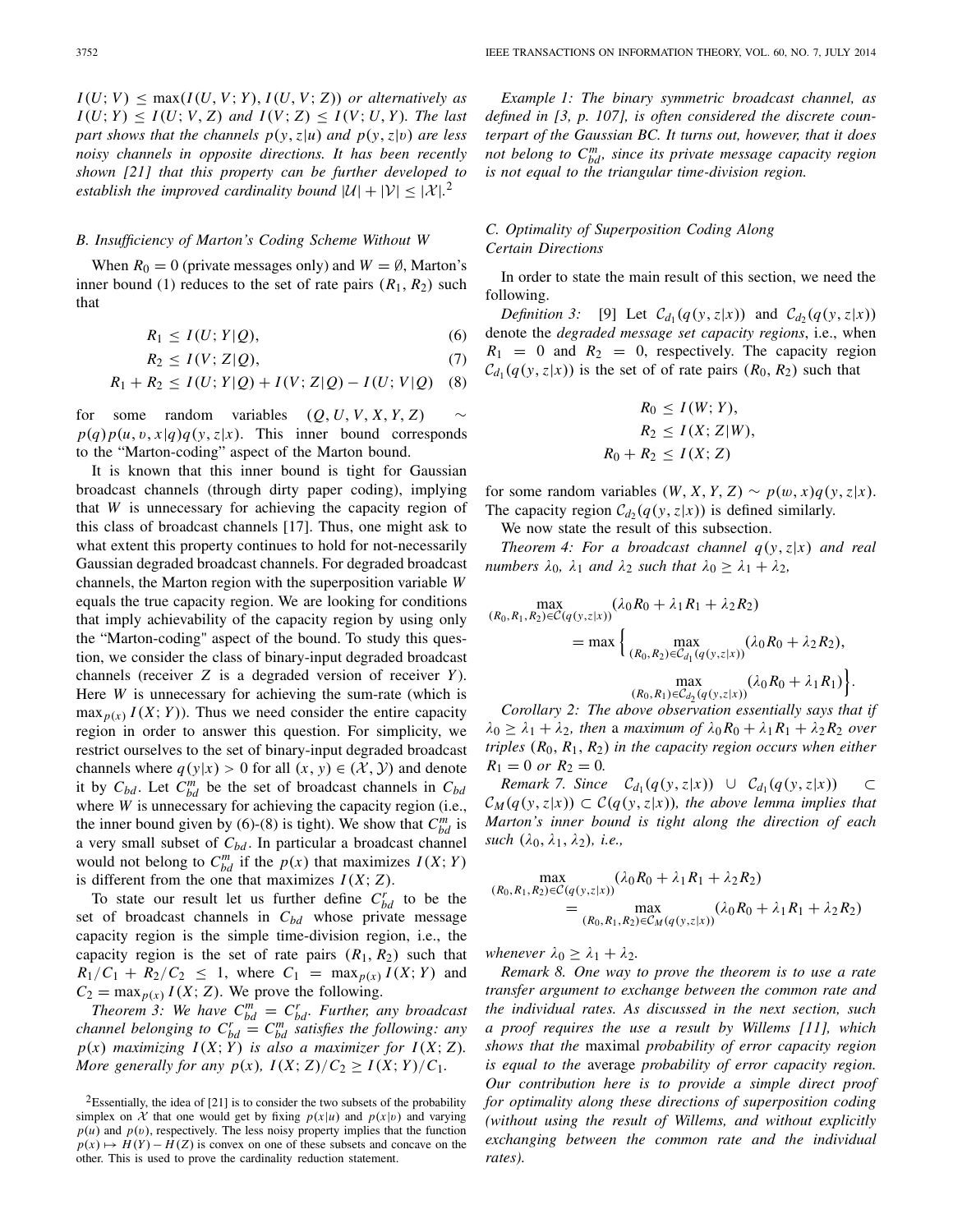# *A. Computing the Marton Sum-Rate*

*(Proof of Lemma 1).* We would like to show that  $R_{sum}$  =  $\min_{0 \leq \lambda \leq 1} T_{\lambda}$ . To do so, we need to argue that the following exchange of max and min is legitimate:

$$
\max_{p(u,v,w,x)} \min_{\lambda \in [0,1]} \lambda I(W;Y) + (1 - \lambda)I(W; Z) + I(U; Y|W) \n+ I(V; Z|W) - I(U; V|W) \n= \min_{\lambda \in [0,1]} \max_{p(u,v,w,x)} \lambda I(W; Y) + (1 - \lambda)I(W; Z) + I(U; Y|W) \n+ I(V; Z|W) - I(U; V|W).
$$

Let *D* be the union over all  $p(u, v, w, x)$  of real pairs  $(d_1, d_2)$  satisfying

$$
d_1 \le I(W; Y) + I(U; Y|W) + I(V; Z|W) - I(U; V|W),
$$
  
\n
$$
d_2 \le I(W; Z) + I(U; Y|W) + I(V; Z|W) - I(U; V|W).
$$

We claim that this region is convex. Take two points  $(d_1, d_2)$  and  $(d'_1, d'_2)$  in the region. Corresponding to these are joint pmfs  $p(u_1, v_1, w_1, x_1)q(y_1, z_1|x_1)$  and  $p(u_2, v_2, w_2, x_2)q(v_2, z_2|x_2)$ . Take a uniform binary random variable *Q* independent of all the previously defined random variables. Set  $U = U_Q$ ,  $V = V_Q$ ,  $W = (Q, W_Q)$ ,  $X = X_Q$ ,  $Y = Y_Q$ ,  $Z = Z_Q$ . We then have

$$
I(W; Y) + I(U; Y|W) + I(V; Z|W) - I(U; V|W)
$$
  
=  $I(W_Q, Q; Y_Q) + I(U_Q; Y_Q|W_Q, Q)$   
+ $I(V_Q; Z_Q|W_Q, Q) - I(U_Q; V_Q|W_Q, Q)$   
 $\ge I(W_Q; Y_Q|Q) + I(U_Q; Y_Q|W_Q, Q)$   
+ $I(V_Q; Z_Q|W_Q, Q) - I(U_Q; V_Q|W_Q, Q)$   
=  $\frac{1}{2}(I(W_1; Y_1) + I(U_1; Y_1|W_1) + I(V_1; Z_1|W_1)$   
- $I(U_1; V_1|W_1)) + \frac{1}{2}(I(W_2; Y_2) + I(U_2; Y_2|W_2)$   
+ $I(V_2; Z_2|W_2) - I(U_2; V_2|W_2)) \ge \frac{1}{2}(d_1 + d'_1).$ 

Similarly,

$$
I(W; Z) + I(U; Y|W) + I(V; Z|W) - I(U; V|W)
$$

is greater than or equal to  $(d_2 + d'_2)/2$ . Thus, the point  $((d_1 +$  $d'_1$ )/2,  $(d_2 + d'_2)$ /2) is in the region, and *D* is convex.

Next, note that the point  $(R_{sum}, R_{sum}) \in \mathcal{D}$ . We claim that it is a boundary point of *D*. If it is an interior point, there must exist an  $\epsilon > 0$  such that  $(R_{\text{sum}} + \epsilon, R_{\text{sum}} + \epsilon)$  is in  $\mathcal{D}$ . This implies the existence of some  $p(u, v, w, x)$  where

$$
R_{\text{sum}} + \epsilon \le I(W; Y) + I(U; Y|W) + I(V; Z|W) - I(U; V|W),
$$
  
\n
$$
R_{\text{sum}} + \epsilon \le I(W; Z) + I(U; Y|W) + I(V; Z|W) - I(U; V|W).
$$

This implies that

$$
R_{\text{sum}} + \epsilon \le \min(I(W; Y), I(W; Z)) + I(U; Y|W)
$$

$$
+ I(V; Z|W) - I(U; V|W)
$$

for some  $p(u, v, w, x)$ , which is a contradiction.

Using the supporting hyperplane theorem (see [20, pp. 50- 51]) and the fact that *D* is convex and closed, one can conclude that there exists a supporting hyperplane to *D* at the boundary

point (*R*sum, *R*sum). We claim that this supporting hyperplane must satisfy the equation  $\lambda^* d_1 + (1 - \lambda^*) d_2 = T(\lambda^*)$  for some  $\lambda^* \in [0, 1]$ . The proof is as follows: any supporting hyperplane must satisfy  $\lambda^* d_1 + (1 - \lambda^*) d_2 = k$  for some real  $\lambda^*$  and real *k*. We claim that  $\lambda^*$  must be in [0, 1] and  $k = T(\lambda^*)$ . Assume that  $\lambda^*$  < 0. We know that  $D$  must be entirely contained in one of the two closed half-spaces determined by the hyperplane. Note that the points  $(0, 0)$ ,  $(-\infty, 0)$ , and  $(0, -\infty)$  are all in *D* (take  $p(u, v, w, x)$  satisfying  $I(U; V | W) = 0$  in the definition of *D*). The value of  $\lambda^* d_1 + (1 - \lambda^*) d_2$  at these points is equal to 0,  $+\infty$  and  $-\infty$ , respectively. Thus,  $D$  cannot possibly be entirely contained in one of the two closed halfspaces determined by the hyperplane. The case  $1 - \lambda^* < 0$ can be similarly refuted. Therefore  $\lambda^*$  must be in [0, 1]. Since the points  $(-\infty, 0)$  and  $(0, -\infty)$  are in *D*, the halfspace determined by the hyperplane that contains *D* is the one determined by the equation  $\lambda^* d_1 + (1 - \lambda^*) d_2 \leq k$  for some *k*. Since the half-space has at least one point in *D*, the value of *k* must be equal to max $_{(d_1, d_2) \in \mathcal{R}} \lambda^* d_1 + (1 - \lambda^*) d_2$ . The latter is equal to  $T(\lambda^*)$ . Thus, the supporting hyperplane at the boundary point (*R*sum, *R*sum) satisfies the equation  $\lambda^* d_1 + (1 - \lambda^*) d_2 = T(\lambda^*)$  for some  $\lambda^* \in [0, 1]$ .

Since ( $R_{\text{sum}}$ ,  $R_{\text{sum}}$ ) lies on this hyperplane,  $\lambda^* R_{\text{sum}} + (1 \lambda^*$ )*R*<sub>sum</sub> =  $T(\lambda^*)$  implies that  $R_{sum} = T(\lambda^*)$  for some  $\lambda^* \in$  $[0, 1]$ . Therefore

$$
\min_{0\leq\lambda\leq 1}T_{\lambda}\leq R_{\text{sum}}.
$$

On the other hand, for every  $\lambda$ ,  $T_{\lambda} \geq R_{\text{sum}}$ . Therefore,  $\min_{0 \leq \lambda \leq 1} T_{\lambda} \geq R_{\text{sum}}$ .

*Proof of Theorem 1:*

1) Note that  $p(u, y) > 0$  for all  $(u, y)$  because there must exist some *x* such that  $p(u, x) > 0$ . Since the transition matrices have positive entries and  $p(u, v)$  >  $p(u, x)q(y|x)$ ,  $p(u, y)$  is positive for all *y*. A similar argument shows that  $p(v, z) > 0$  for all  $(v, z)$ . Next assume that  $p(u, v) = 0$  for some  $(u, v)$ . Take some  $u'$ , v' such that  $p(u', v') > 0$ . Let us reduce  $p(u', v')$  by  $\epsilon$  and increase  $p(u, v)$  by  $\epsilon$ . Furthermore, let us have  $(u, v)$  mapped to the same *x* that  $(u', v')$  is mapped to; this ensures that  $p(x)$  is not changed. One can write

$$
I(U; Y) + I(V; Z) - I(U; V)
$$
  
=  $H(Y) + H(Z) + H(U, V) - H(U, Y) - H(V, Z)$ .

The only change in this expression comes from the change in  $H(U, V) - H(U, Y) - H(V, Z)$ . The derivative of  $H(U, V)$  with respect to  $\epsilon$  at  $\epsilon = 0$  is infinite. But the derivatives of  $H(U, Y)$  and  $H(V, Z)$  are finite since  $p(u, y)$ ,  $p(u', y)$ ,  $p(v, z)$  and  $p(v', z)$  are positive for all *y* and *z*. So, the first derivative of  $H(U, V) - H(U, Y) H(V, Z)$  with respect to  $\epsilon$  at  $\epsilon = 0$  is positive. This is a contradiction since  $p(u, v|x)$  is assumed to maximize  $I(U; Y) + I(V; Z) - I(U; V)$ .

2) Assume that  $U = \{u_1, u_2, \dots, u_{|\mathcal{U}|}\}\$ and  $V =$  $\{v_1, v_2, \ldots, v_{|\mathcal{V}|}\}\$ . Let  $\pi_{i,j} = p(u_i, v_j)$  for  $i =$  $1, \ldots, |\mathcal{U}|, j = 1, \ldots, |\mathcal{V}|.$  From the first part we know that  $\pi_{i,j} > 0$  for all *i* and *j*. Let  $\overline{\epsilon} = \min_{i,j} \pi_{i,j}$ .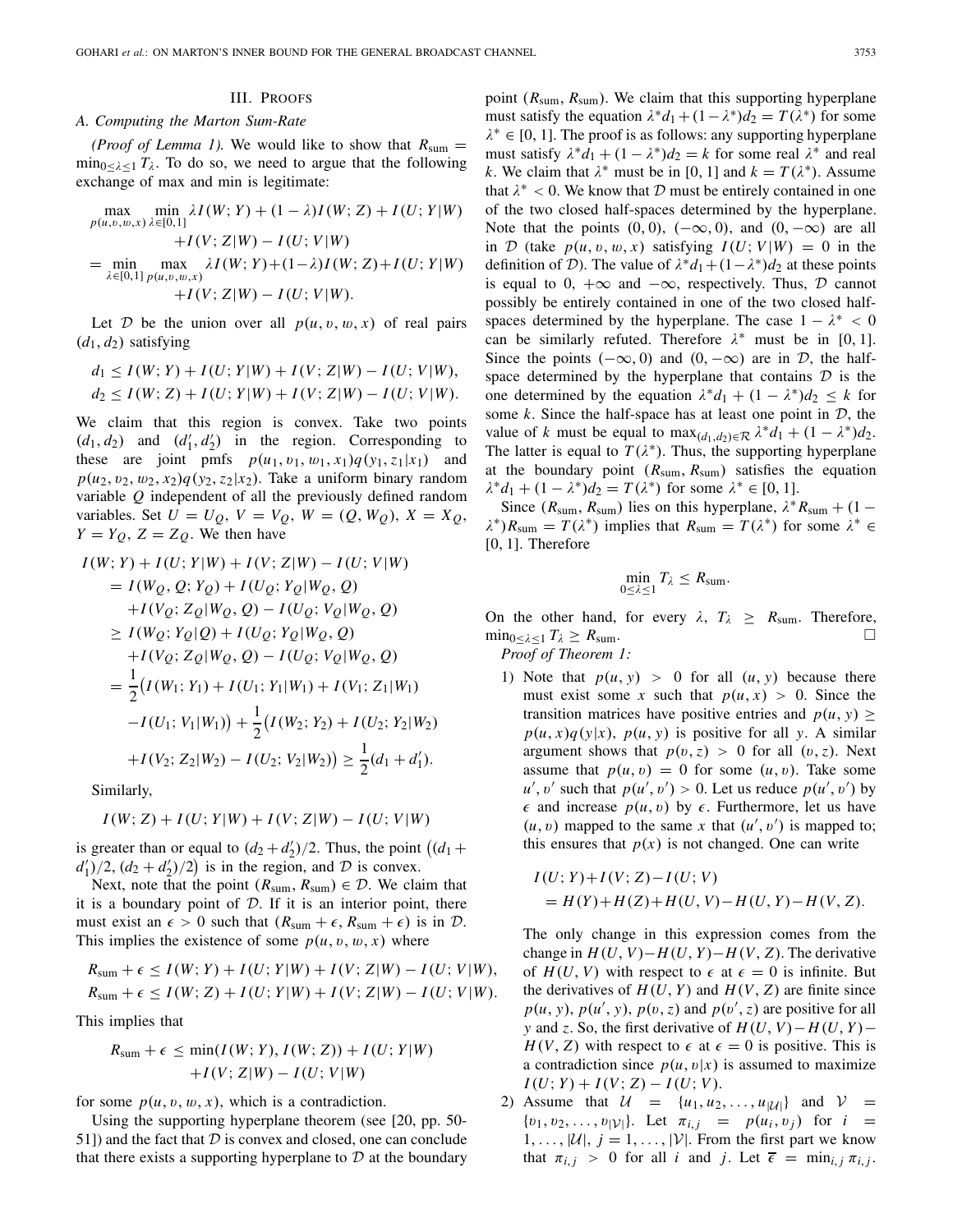Take some  $\epsilon \in (0, \overline{\epsilon})$ . Let  $x = \xi_0(u, v)$  denote the deterministic mapping from  $U \times V$  to  $X$ .

We prove the statement by contradiction. Assume that  $\overrightarrow{v_{\zeta_0}} = \sum_{t=1}^{M} \alpha_t \overrightarrow{v_{\zeta_t}}$ , for some mappings  $\zeta_t$  (*t* =  $1, 2, \ldots, M$ ) distinct from  $\zeta_0$  and non-negative numbers  $\alpha_t$  adding up to one.

Let random variables  $T_{i,j}$  (for  $i = 1, \ldots, |\mathcal{U}|, j =$  $1, 2, 3, \ldots, |\mathcal{V}|$  be  $(M+1)$ -ary random variables mutually independent of each other and of *U*, *V*, *X*, *Y*, *Z*, satisfying:

- $\mathbb{P}(T_{i,j}=0)=1-\frac{\epsilon}{\pi_{i,j}},$
- $\mathbb{P}(T_{i,j} = 1) = \frac{\epsilon}{\pi_{i,j}} \alpha_1$
- $\mathbb{P}(T_{i,j} = 2) = \frac{e^{i\theta_{j}}}{\pi_{i,j}}\alpha_{2},$
- $\mathbb{P}(T_{i,j}=3) = \frac{e^{j}}{\pi_{i,j}} \alpha_3,$
- ...

• 
$$
\mathbb{P}(T_{i,j}=M)=\frac{\epsilon}{\pi_{i,j}}\alpha_M.
$$

Let  $\widetilde{X}$  be defined as follows:

• On the event  $\{(U, V) = (u_i, v_j)\}\)$ , let  $\widetilde{X}$  be equal to  $\xi_{T_{i,j}}(u_i, v_j)$ . In other words, if  $T_{i,j} = 0$ ,  $\tilde{X} =$  $\zeta_0(u_i, v_j)$ ; if  $T_{i,j} = 1$ ,  $\bar{X} = \zeta_1(u_i, v_j)$ , etc.

We claim that  $\mathbb{P}(\tilde{X} = x | U = u_i) = \mathbb{P}(X = x | U =$  $u_i$ ) for all  $i = 1, 2, 3, \ldots, |\mathcal{U}|$  and *x*; and similarly  $\mathbb{P}(\widetilde{X} = x | V = v_i) = \mathbb{P}(X = x | V = v_i)$  for all  $j =$  $1, 2, 3, \ldots$ ,  $|V|$  and *x*. This is proved in Appendix III. Note that the above property implies that  $\hat{X}$  and  $X$  have the same marginal pmfs.

Let *Y* and *Z* be defined such that *U*, *V*,  $(T_{i,j})_{i:1,2,\dots,j=1,2,\dots} \rightarrow \overline{X} \rightarrow \overline{Y} \overline{Z}$ , and the conditional law of  $(\tilde{y}, \tilde{z})$  given  $\tilde{x}$  is the same as  $q(y, z|x)$ . Here  $(T_{i,j})_{i:1,2,\dots,j=1,2,\dots}$  denotes the collection of all  $T_{i,j}$  for all *i* and *j*.

Without loss of generality, assume that  $\alpha_1 \neq 0$ . Since the mapping  $\xi_0(\cdot, \cdot) = \xi_1(\cdot, \cdot)$ , there must exist  $(i, j)$ such that  $\xi_0(u_i, v_j) \neq \xi_1(u_i, v_j)$ . Let us label the input symbol  $\xi_0(u_i, v_i)$  by  $x_0$ , and the input symbol  $\xi_1(u_i, v_i)$ by  $x_1$  (the channel is irreducible). Let us then assume that there is some *y* such that  $q(y|x_0) \neq q(y|x_1)$ ; the proof for the case when there is some *z* such that  $q(z|x_0) \neq q(z|x_1)$  is similar. Let  $\hat{U} = (U, T_{i,j})$  and  $V = V$ .

Since  $\mathbb{P}(\tilde{X} = x | U = u) = \mathbb{P}(X = x | U = u)$  for all *u* and *x*, and  $\mathbb{P}(\widetilde{X} = x | V = v) = \mathbb{P}(X = x | V = v)$  for all  $v$  and  $x$ , we have

- $I(U; \tilde{Y}) = I(U; Y),$ <br> $I(U; \tilde{Z}) = I(U; Z)$
- $I(V; \tilde{Z}) = I(V; Z)$ .

Therefore  $I(\tilde{V}; \tilde{Z}) = I(V; Z)$  and  $I(\tilde{U}; \tilde{Y}) = I(U; Y) + I(\tilde{X} \times \tilde{Y})$  $I(U; Y) + I(T_{i,j}; Y|U)$ . Furthermore, since  $T_{i,j}$  is independent of  $(U, V)$ , we have  $I(U; \hat{V}) = I(U; V)$ . Therefore

$$
I(\widetilde{U};\widetilde{Y}) + I(\widetilde{V};\widetilde{Z}) - I(\widetilde{U};\widetilde{V})
$$
  
-(I(U;Y) + I(V;Z) - I(U;V)) = I(T<sub>i,j</sub>; \widetilde{Y}|U).

Since  $p(u, v, x)$  is maximizing  $I(U; Y) + I(V; Z)$  –  $I(U; V)$  under the fixed  $p(x)$ , we must have  $I(T_{i,j}; \hat{Y}|U) = 0$ . Therefore  $I(T_{i,j}; \hat{Y}|U = u_i) = 0$ holds as well.

In Appendix III, we prove the following:

$$
\mathbb{P}(\widetilde{X} = x_0 | U = u_i, T_{i,j} = 0)
$$
  
\n
$$
\neq \mathbb{P}(\widetilde{X} = x_0 | U = u_i, T_{i,j} = 1),
$$
  
\n
$$
\mathbb{P}(\widetilde{X} = x_1 | U = u_i, T_{i,j} = 0)
$$
  
\n
$$
\neq \mathbb{P}(\widetilde{X} = x_1 | U = u_i, T_{i,j} = 1),
$$

but for any  $x \notin \{x_0, x_1\}$ ,

$$
\mathbb{P}(\widetilde{X} = x | U = u_i, T_{i,j} = 0) = \mathbb{P}(\widetilde{X} = x | U = u_i, T_{i,j} = 1).
$$

Recall that we assumed there is some *y* such that  $q(y|x_0) \neq q(y|x_1)$ . In Appendix III, we show that

$$
\mathbb{P}(\widetilde{Y}=y|U=u_i, T_{i,j}=0) \neq \mathbb{P}(\widetilde{Y}=y|U=u_i, T_{i,j}=1).
$$

This implies that *Y* and  $T_{i,j}$  are not conditionally independent given  $U = u_i$ . Therefore  $I(T_{i,j}; \tilde{Y}|U = u_i) \neq 0$ 0, which is a contradiction.

3) The proof of this part begins by noting that the definition of  $h(x)$  implies that for any  $(u, v, x)$ ,

$$
h(x) \leq \log(p(u, v)) - f_u(x) - g_v(x).
$$

Therefore, for any  $(u, v, x)$ ,

$$
\log(p(u, v)) \ge f_u(x) + g_v(x) + h(x).
$$

Thus,

$$
\log(p(u, v)) \ge \max_{x} (f_u(x) + g_v(x) + h(x)). \tag{9}
$$

Note that the first partial derivative of  $H(U, V)$  –  $H(U, Y) - H(V, Z)$  with respect to  $p(u, v, x)$  is proportional to

$$
-\log p(u, v) - 1 + \sum_{y} q(y|x) \log p(u, y) + 1
$$

$$
+ \sum_{z} q(z|x) \log p(v, z) + 1
$$

$$
= -\log p(u, v) + f_u(x) + g_v(x) + 1.
$$

Assume that the triple  $(u, v, x)$  is such that  $p(u, v, x)$ 0. Take some arbitrary  $u'$  and  $v'$ . Reducing  $p(u, v, x)$  by an  $\epsilon > 0$  and increasing  $p(u', v', x)$  by the same  $\epsilon$  does not affect  $p(x)$ , hence should not increase  $H(U, V)$  −  $H(U, Y) - H(V, Z)$ . After such a perturbation *X* is no longer a deterministic function of (*U*, *V*). Nevertheless  $H(U, V) - H(U, Y) - H(V, Z)$  cannot increase. Therefore the first derivative of  $H(U, V) - H(U, Y) H(V, Z)$  with respect to  $p(u, v, x)$  must be greater than or equal to the first derivative of  $H(U, V) - H(U, Y) H(V, Z)$  with respect to  $p(u', v', x)$ . Thus,

$$
- \log p(u, v) + f_u(x) + g_v(x) + 1
$$
  
 
$$
\geq - \log p(u', v') + f_{u'}(x) + g_{v'}(x) + 1.
$$

In other words, for any arbitrary  $u'$  and  $v'$ , we have

$$
\log p(u, v) - f_u(x) - g_v(x) \le \log p(u', v') - f_{u'}(x) - g_{v'}(x).
$$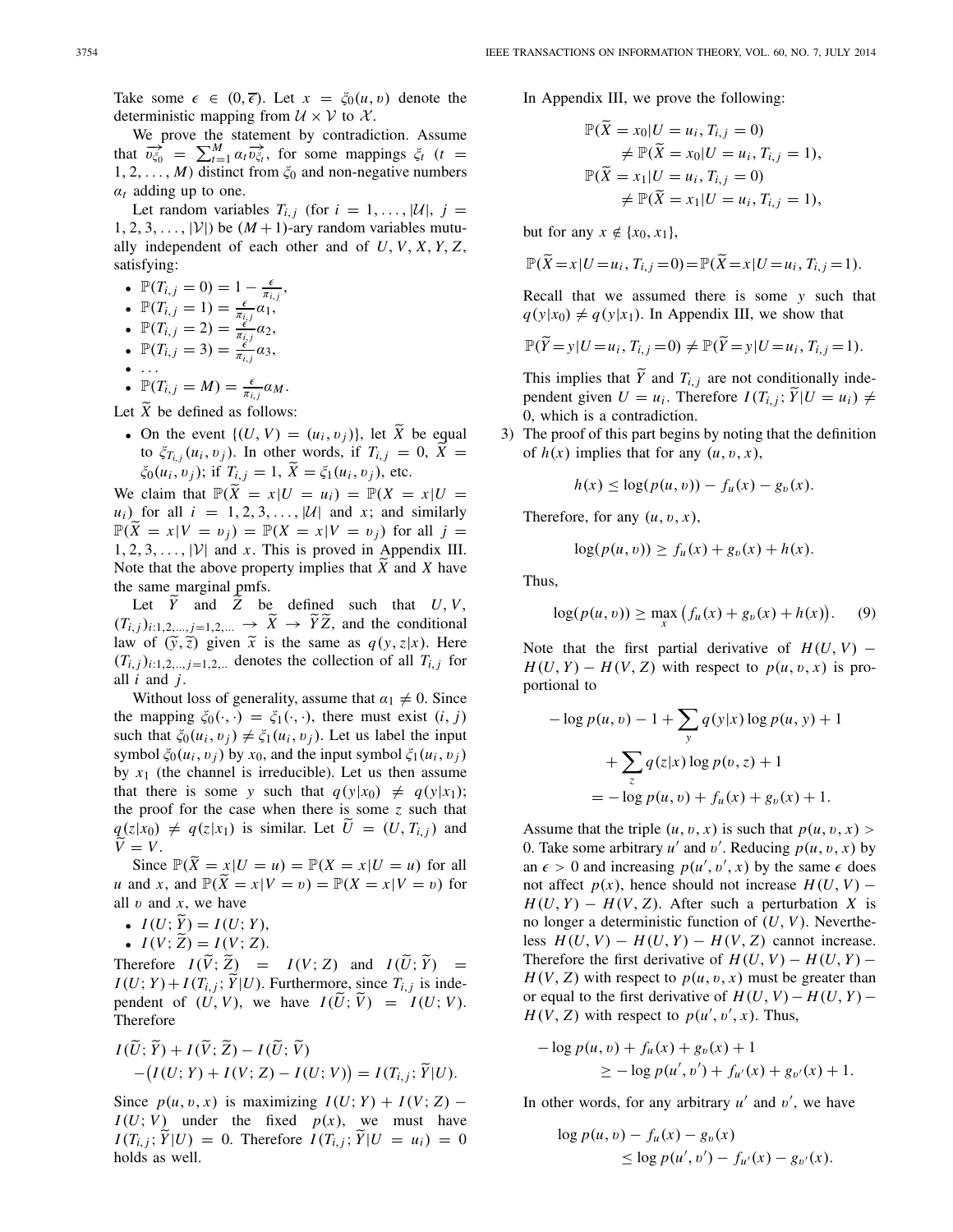Therefore

$$
\log p(u, v) - f_u(x) - g_v(x) \le \min_{u', v'} (\log p(u', v') - f_{u'}(x) - g_{v'}(x)) = h(x).
$$

Thus,  $\log p(u, v) \leq f_u(x) + g_v(x) + h(x)$  whenever  $p(u, v, x) > 0$ . This together with (9) imply that

$$
\log(p(u, v)) = \max_{x} [f_u(x) + g_v(x) + h(x)],
$$

and

$$
p(x_0|u, v) = 1 \text{ for some } x_0 \in \mathcal{X}
$$
  
\n
$$
\Rightarrow x_0 \in argmax_x f_u(x) + g_v(x) + h(x).
$$

*Proof of Theorem 2:* From the set of pmfs  $p(u, v, w, x)$ that maximize the expression  $\lambda I(W; Y) + (1 - \lambda)I(W; Z)$  +  $I(U; Y|W) + I(V; Z|W) - I(U; V|W)$ , let  $p_0(u, v, w, x)$  be the one that achieves the largest value of  $I(W; Y) + I(W; Z)$ . In Appendix III, we show that one can find  $p(\hat{u}, \hat{v}, \hat{w}, \hat{x})$  such that

- $\lambda I(W; Y) + (1 λ)I(W; Z) + I(U; Y|W) + I(V; Z|W)$ −  $I(U; V|W)$  is equal to  $\lambda I(\hat{W}; \hat{Y}) + (1 - \lambda)I(\hat{W}; \hat{Z}) + I(\hat{Y}; \hat{X})\hat{W}$  $I(\hat{U}; \hat{Y} | \hat{W}) + I(\hat{V}; \hat{Z} | \hat{W}) - I(\hat{U}; \hat{V} | \hat{W}),$ <br>  $I(W, Y) + I(W, Z)$
- $I(W; Y) + I(W; Z)$  is equal to  $I(\hat{W}; \hat{Y}) + I(\hat{W}; \hat{Z})$ ,
- $\cdot$   $|\mathcal{U}| \leq \min(|\mathcal{X}|,|\mathcal{Y}|),$
- $|\mathcal{V}| \le \min(|\mathcal{X}|,|\mathcal{Z}|),$
- $|\mathcal{\hat{W}}| \leq |\mathcal{X}|,$
- $H(\hat{X}|\hat{U}, \hat{V}, \hat{W}) = 0.$

Thus the constraints in the first and second parts are satisfied by  $p(\hat{u}, \hat{v}, \hat{w}, \hat{x})$ . The second and third parts of Theorem 1 imply that  $p(\widehat{u}, \widehat{v}, \widehat{w}, \widehat{x})$  automatically satisfies the third and fourth part of Theorem 2. In Appendix IV, we show that the fifth part of Theorem 2 holds for any joint pmf that maximizes the expression  $\lambda I(W; Y) + (1 - \lambda)I(W; Z) + I(U; Y|W) +$  $I(V; Z|W) - I(U; V|W)$ , and at the same time has the largest possible value of  $I(W; Y) + I(W; Z)$ . Thus it must also hold for  $p(\widehat{u}, \widehat{v}, \widehat{w}, \widehat{x})$ .

# *B. Insufficiency of Marton's Coding Scheme Without a Superposition Variable*

*Proof of Theorem 3:* The direction  $C_{bd}^r \subseteq C_{bd}^m$  is trivial, since the corner points of the time-division region are achievable by  $U = X$ ,  $V = \emptyset$  and  $U = \emptyset$ ,  $V = X$ , respectively. Thus it remains to show that  $C_{bd}^m \subseteq C_{bd}^r$  Consider a binary-input degraded broadcast channel in  $C_{bd}^m$ . The maximum of  $R_1 + \lambda R_2$ (for  $\lambda \ge 1$ ) over the region given by equations (6)-(8) is equal to max<sub>p(u,v,x)</sub>  $I(U; Y) + \lambda I(V; Z) - I(U; V)$ . We claim that this is equal to max( $C_1$ ,  $\lambda C_2$ ), where  $C_1 = \max_{p(x)} I(X; Y)$ and  $C_2 = \max_{p(x)} I(X; Z)$ . This would establish the first part of the claim since the maximum of  $R_1 + \lambda R_2$  for  $\lambda < 1$  (when the weight of the weaker receiver is smaller than the weight of the stronger receiver) is clearly  $C_1 = \max(C_1, \lambda C_2)$ .

To show that max<sub> $p(u,v,x)$ </sub>  $I(U;Y) + \lambda I(V; Z) - I(U; V) =$  $max(C_1, \lambda C_2)$  when  $\lambda \geq 1$ , let  $p(u, v, x)$  be a maximizer for the expression max<sub> $p(u,v,x)$ </sub>  $I(U;Y) + \lambda I(V;Z) - I(U;V)$ . Without loss of generality we can assume that  $|U| = |V| = 2$ and that *X* is a function of  $(U, V)$ . Since *X* is a function of (*U*, *V*) without loss of generality we can assume that either

 $X = U$ ,  $X = V$ ,  $X = U \oplus V$  (the XOR mapping) or  $X = U \wedge V$ *V* (the AND mapping). If *X* = *U*, then  $I(U; Y) + \lambda I(V; Z)$ −  $I(U; V) \leq I(X; Y) \leq C_1$ . Similarly when  $X = V$ ,  $I(U; Y) +$  $\lambda I(V; Z) - I(U; V) \leq \lambda I(X; Z) \leq \lambda C_2$ . The next case is when  $X = U \oplus V$ . But Remark 4 shows that this pattern cannot happen.

The only remaining case is when  $X = U \wedge V$ . Thus,  $\mathbb{P}(X =$  $(0) = \mathbb{P}(U = 0, V = 0) + \mathbb{P}(U = 1, V = 0) + \mathbb{P}(U = 0, V = 0)$ 1). Let us define

$$
\alpha_{ij} = \frac{\mathbb{P}(U=i, V=j)}{\mathbb{P}(X=0)} \quad \text{for } (i, j) = (0, 0), (0, 1) \text{ and } (1, 0).
$$

Note that

$$
I(U; Y) + \lambda I(V; Z) - I(U; V)
$$
  
=  $I(U; Y|V) + \lambda I(V; Z) - I(U; V|Y)$   
=  $[I(X; Y|V) + \lambda I(V; Z)] - I(U; V|Y).$ 

Since we are assuming that the inner bound given by equations (6)-(8) is equal to the true capacity region, it has to be the case that  $I(U; V|Y) = 0$ . Otherwise, the true capacity region attains a larger value for the maximum of  $R_1 + \lambda R_2$ . Thus  $I(U; V | Y = y) = 0$  for all *y* (note that we had assumed that  $p(y|x) > 0$  for all x, y and hence  $p(y) > 0$  for all y). The joint pmf of  $(U, V)$  conditioned on  $Y = y$  is as follows:  $\mathbb{P}(U = i, V = j | Y = y) = a_{ij} \mathbb{P}(X = 0 | Y = y)$  for  $(i, j) =$  $(0, 0), (0, 1)$  and  $(1, 0)$ . Further,  $\mathbb{P}(U = 1, V = 1 | Y = y) = 0$  $\mathbb{P}(X = 1 | Y = y)$ . Since  $(U, V)$  are conditionally independent, we have  $\mathbb{P}(U = 0, V = 0 | Y = y) \mathbb{P}(U = 1, V = 1 | Y = y) = 0$  $\mathbb{P}(U = 0, V = 1 | Y = y) \mathbb{P}(U = 1, V = 0 | Y = y)$ . Thus,

$$
\alpha_{00} \mathbb{P}(X = 0|Y = y) \mathbb{P}(X = 1|Y = y) \n= \alpha_{01} \alpha_{10} \mathbb{P}(X = 0|Y = y)^2.
$$

Since  $p(y|x) > 0$  for all  $(x, y) \in (X, Y)$ ,  $\mathbb{P}(X = 0 | Y = y) > 0$ 0. Therefore  $\alpha_{00}P(X = 1|Y = y) = \alpha_{01}\alpha_{10}P(X = 0|Y = y)$ or in other words

$$
\mathbb{P}(X = 0|Y = y) = \frac{\alpha_{00}}{\alpha_{01}\alpha_{10} + \alpha_{00}}.
$$

Therefore  $P(X = 0|Y = y)$  has to be equal to the above value for all *y*. Therefore *X* is independent of *Y*. Thus,  $I(U; Y) \leq$  $I(X; Y) = 0$  and  $I(V; Z) \leq I(V; Y) \leq I(X; Y) = 0$ . But this is a contradiction. This completes the proof for the first part of the claim.

We now prove the second part of the claim, i.e., if the private message capacity region is the time-sharing region, it has to be the case that any  $p(x)$  maximizing  $I(X; Y)$ has to be also a maximizer for  $I(X; Z)$ . More generally if we denote  $p_0 = \mathbb{P}(X = 0)$ , then for any  $p_0 \in [0, 1]$ ,  $I(X; Z)/C_2 \geq I(X; Y)/C_1$ , where  $C_1 = \max_{p(x)} I(X; Y)$ and  $C_2 = \max_{p(x)} I(X; Z)$ .

To show this, take some  $p_0 \in [0, 1]$  where  $I(X; Z)/C_2$  <  $I(X; Y)/C_1$ . Let  $\lambda = C_1/C_2$ . Note that for this value of  $\lambda$ , the maximum of  $R_1 + \lambda R_2$  is equal to max $(C_1, \lambda C_2) = C_1 = \lambda C_2$ . We want to show that  $\max_{p(v, x)}[I(X; Y|V) + \lambda I(V; Z)] > C_1$ ,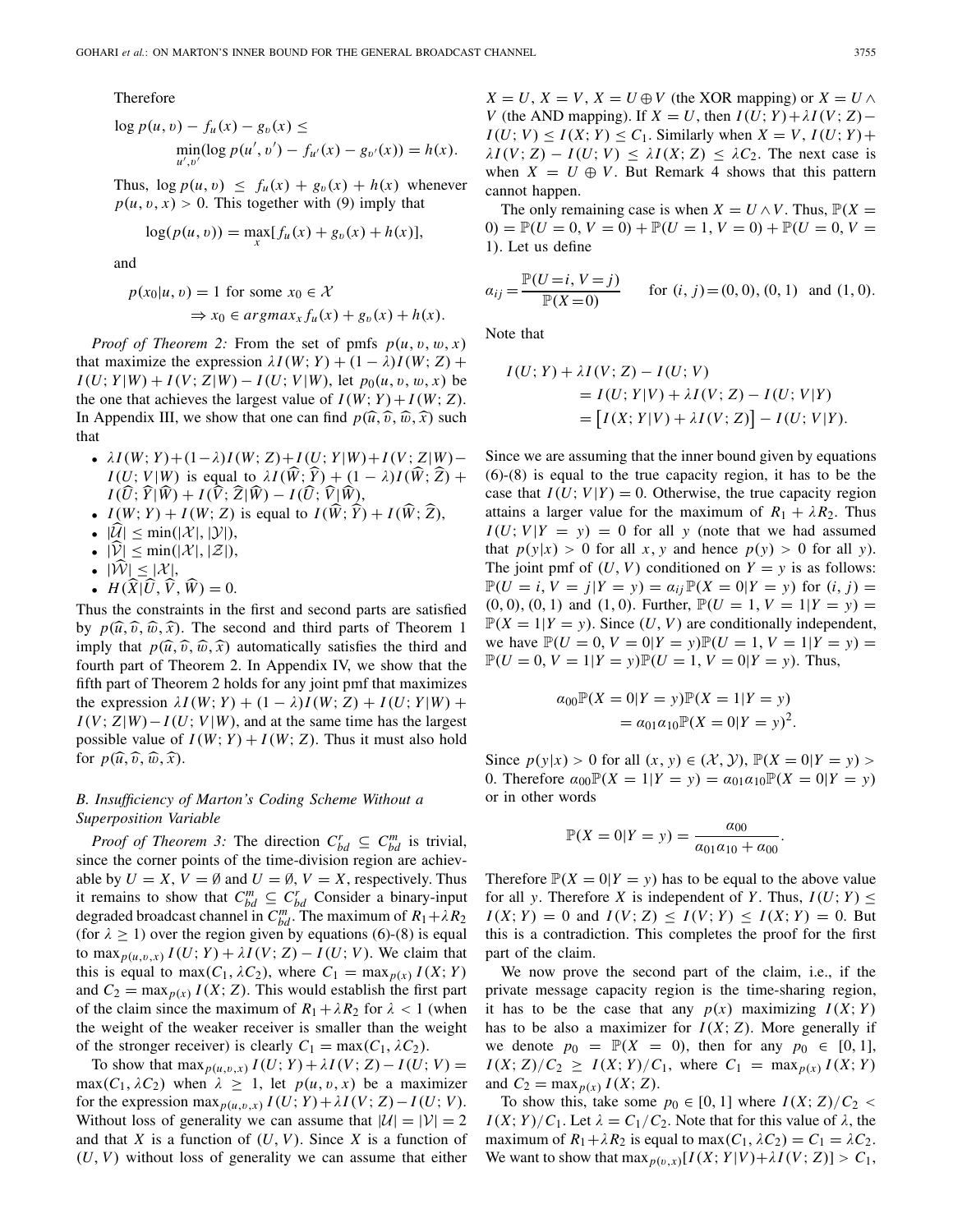and this is a contradiction. Note that

$$
\max_{p(v,x)} I(X; Y|V) + \lambda I(V; Z)
$$
\n
$$
= \max_{p(v,x)} \lambda I(X; Z) + [I(X; Y|V) - \lambda I(X; Z|V)]
$$
\n
$$
= \max_{p(x)} \lambda I(X; Z) + \max_{p(v|x)} [I(X; Y|V) - \lambda I(X; Z|V)]
$$
\n
$$
= \max_{p(x)} \lambda I(X; Z) + \mathfrak{C}[I(X; Y) - \lambda I(X; Z)],
$$

where  $\mathfrak C$  is the upper concave envelope operator; the upper concave envelope of a function  $f$ , i.e.,  $\mathfrak{C}[f]$  is the smallest concave function that lies above *f* throughout the domain of *f* .

We claim that the upper concave envelope of the curve  $\mathbb{P}(X = 0) \mapsto \mathfrak{C}[I(X; Y) - \lambda I(X; Z)]$  is strictly positive throughout the interval (0, 1). To see this, observe that there is some  $p_0 \in [0, 1]$  where  $I(X; Y) > \lambda I(X; Z)$ , thus the curve of  $\mathbb{P}(X = 0) \mapsto I(X; Y) - \lambda I(X; Z)$  is strictly positive at  $p_0 \in$ [0, 1]. Next note that the upper concave envelope of a curve is always greater than or equal to the curve itself; thus the upper concave envelope of  $\mathbb{P}(X = 0) \mapsto I(X; Y) - \lambda I(X; Z)$ is non-negative at 0 and 1 and strictly positive at  $p_0$ . Any concave function that is non-negative at 0 and 1, and strictly positive at  $p_0$  is strictly positive throughout the interval  $(0, 1)$ .

Consider the  $p(x)$  that maximizes  $\lambda I(X; Z)$ . At this  $p(x)$ , we have  $\mathfrak{C}[I(X; Y) - \lambda I(X; Z)] > 0$ . Therefore

$$
\max_{p(v|x)} I(X; Y|V) + \lambda I(V; Z)
$$
  
=  $\lambda I(X; Z) + \mathfrak{C}[I(X; Y) - \lambda I(X; Z)]$   
=  $\lambda C_2 + \mathfrak{C}[I(X; Y) - \lambda I(X; Z)]$   
>  $\lambda C_2$ .

Thus,

$$
\max_{p(v,x)}[I(X;Y|V) + \lambda I(V;Z)] > \lambda C_2 = C_1.
$$

This contradiction completes the proof.

*C. A Simple Direct Proof for Optimality of Superposition Coding Along Certain Directions*

*Proof of Theorem 4:* We show that

$$
\max_{(R_0, R_1, R_2) \in C(q(y, z|x))} (\lambda_0 R_0 + \lambda_1 R_1 + \lambda_2 R_2)
$$
  
\n
$$
\leq \max \{ \max_{(R_0, R_2) \in C_{d_1}(q(y, z|x))} (\lambda_0 R_0 + \lambda_2 R_2),
$$
  
\n
$$
\max_{(R_0, R_1) \in C_{d_2}(q(y, z|x))} (\lambda_0 R_0 + \lambda_1 R_1) \}.
$$

Take an arbitrary code  $(M_0, M_1, M_2, X^n, \epsilon)$ . Assume without loss of generality that  $H(M_2) \leq H(M_1)$ , i.e.,  $R_2 \leq R_1$ . Let  $\widehat{W} = M_0 M_2$ ,  $\widehat{X} = X^n$ ,  $\widehat{Y} = Y^n$ ,  $\widehat{Z} = Z^n$ . Note that  $q(\hat{y}, \hat{z}|\hat{x})$  is the *n*-fold version of  $q(y, z|x)$ . Let us look at  $\mathcal{C}_d$  (*q*( $\hat{y}$ ,  $\hat{z}$ ), evaluated at the joint pmf *p*( $\hat{w}$ ,  $\hat{x}$ ):

$$
\begin{aligned} \widehat{R_0} &\leq I(\widehat{W};\widehat{Z}),\\ \widehat{R_1} &\leq I(\widehat{X};\widehat{Y}|\widehat{W}),\\ \widehat{R_0} + \widehat{R_1} &\leq I(\widehat{X};\widehat{Y}). \end{aligned}
$$

Note that by Fano's inequality,

$$
I(\widehat{W}; \widehat{Z}) = I(M_0, M_2; Z^n)
$$
  
=  $H(M_0) + H(M_2) - n\epsilon_n$ ,  

$$
I(\widehat{X}; \widehat{Y} | \widehat{W}) = I(X^n; Y^n | M_0, M_2)
$$
  
=  $H(M_1) - n\epsilon_n$ ,  

$$
I(\widehat{X}; \widehat{Y}) = I(X^n; Y^n)
$$
  

$$
\ge I(M_0, M_1; Y^n)
$$
  
=  $H(M_0) + H(M_1) - H(M_0, M_1 | Y^n)$   

$$
\ge H(M_0) + H(M_1) - n\epsilon_n
$$

for a sequence  $\epsilon_n$  that tends to zero as *n* approaches infinity. Therefore,  $\widehat{R_0} = H(M_0) + H(M_2) - n\epsilon_n = n(R_0 + R_2)$  $n\epsilon_n$  and  $\widehat{R_1} = H(M_1) - H(M_2) = n(R_1 - R_2) - n\epsilon_n$ is in  $C_{d_2}(q(\hat{y}, \hat{z}|\hat{x}))$ . Since  $q(\hat{y}, \hat{z}|\hat{x})$  is the *n*-fold version of  $q(y, z|x)$  and  $C_{d_2}(q(\widehat{y}, \widehat{z}|\widehat{x}))$  is the degraded message set capacity region for  $q(\hat{y}, \hat{z} | \hat{x})$ , we must have:  $\mathcal{C}_{d_2}(q(\hat{y}, \hat{z} | \hat{x})) =$  $n \cdot C_{d_2}(q(y, z|x))$ , where the multiplication here is pointwise. Thus,  $(R_0/n, R_1/n) \in C_{d_2}(q(y, z|x))$ . Letting  $n \to \infty$ we conclude that  $(R_0 + R_2, R_1 - R_2, 0) \in C_{d_2}(q(y, z|x)).$ Furthermore λ0*R*0+λ1*R*1+λ2*R*<sup>2</sup> ≤ λ0(*R*0+*R*2)+λ1(*R*1−*R*2) since  $\lambda_0 - \lambda_1 \geq \lambda_2$ . This completes the proof.

*An Alternative Proof:* We note that one can prove the theorem using a rate transfer argument to exchange between the common rate and the individual rates. In other words if  $(R_0, R_1, R_2)$  is in the capacity region of a broadcast channel, then  $(R_0 + \min\{R_1, R_2\}, R_1 - \min\{R_1, R_2\}, R_2 - \min\{R_1, R_2\})$ is also in the capacity region. Since  $\lambda_0 \geq \lambda_1 + \lambda_2$ , we have that  $\lambda_0(R_0 + \min\{R_1, R_2\}) + \lambda_1(R_1 - \min\{R_1, R_2\}) +$  $\lambda_2(R_2 - \min\{R_1, R_2\}) \geq \lambda_0 R_0 + \lambda_1 R_1 + \lambda_2 R_2$ . Thus if  $(R_0, R_1, R_2)$  maximizes  $\lambda_0 R_0 + \lambda_1 R_1 + \lambda_2 R_2$ , so does  $(R_0 +$ min{*R*1, *R*2}, *R*1−min{*R*1, *R*2}, *R*2−min{*R*1, *R*2}). This completes the proof since either  $R_1 - \min\{R_1, R_2\} = 0$  or  $R_2 \min\{R_1, R_2\} = 0$ . The idea is to basically use  $\lambda_0 \geq \lambda_1 + \lambda_2$ to transfer one of individual message rates completely to the common message rate. To do this, one requires a code with small *maximum* error probability, rather than one with small *average* probability of error. To show this one can apply a result of Willems [11] who shows that the *maximal* probability of error capacity region is equal to the *average* probability of error capacity region. Willems's proof of his result, however, is rather involved. The first proof is a simple direct argument based on the characterization of the capacity region of a degraded BC [9].

#### APPENDIX I

Suppose  $p_0(u, v, w, x)$  is a joint pmf that maximizes  $\lambda I(W; Y) + (1 - \lambda)I(W; Z) + I(U; Y|W) + I(V; Z|W)$  −  $I(U; V | W)$ , and among all such joint pmfs has the largest value of  $I(W; Y) + I(W; Z)$ . In this appendix, we show that there exists a pmf  $p(\widehat{u}, \widehat{v}, \widehat{w}, \widehat{x})$  such that

- $\lambda I(W; Y) + (1 λ)I(W; Z) + I(U; Y|W) + I(V; Z|W) –$  $I(U; V|W)$  is equal to  $\lambda I(\hat{W}; \hat{Y}) + (1 - \lambda)I(\hat{W}; \hat{Z}) +$  $I(\hat{U}; \hat{Y} | \hat{W}) + I(\hat{V}; \hat{Z} | \hat{W}) - I(\hat{U}; \hat{V} | \hat{W}),$ <br>  $I(W, Y) + I(W, Z)$
- $I(W; Y) + I(W; Z)$  is equal to  $I(\hat{W}; \hat{Y}) + I(\hat{W}; \hat{Z})$ ,
- $|\mathcal{\hat{U}}| \leq \min(|\mathcal{X}|,|\mathcal{Y}|),$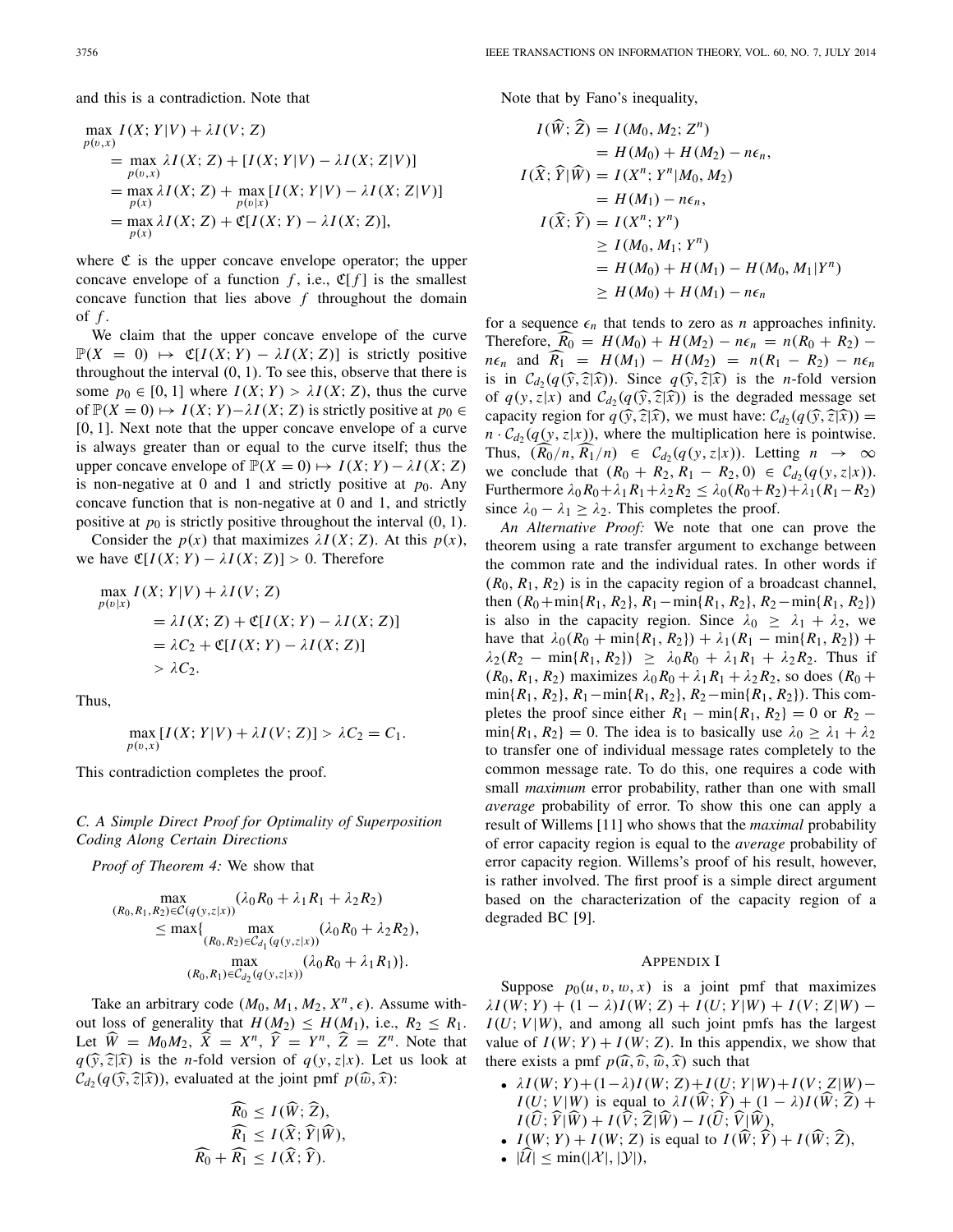- $|\widehat{\mathcal{V}}| \le \min(|\mathcal{X}|,|\mathcal{Z}|),$
- $|\widehat{\mathcal{W}}| \leq |\mathcal{X}|,$
- $H(\hat{X}|\hat{U}, \hat{V}, \hat{W}) = 0.$

We begin by reducing the cardinality of *W*. Assume that  $|W| > |\mathcal{X}|$  and  $p(w) \neq 0$  for all w. Then, there must exist a non-zero function  $L : \mathcal{W} \to \mathbb{R}$  where  $\mathbb{E}[L(W)|X] = 0$ . Let us perturb  $p_0(u, v, w, x)$  along *L* as follows:

$$
p_{\epsilon}(u, v, w, x, y, z) = p_0(u, v, w, x, y, z) \cdot [1 + \epsilon L(w)],
$$

where  $\epsilon$  is in some interval  $[-\overline{\epsilon}_1, \overline{\epsilon}_2]$  where

$$
\overline{\epsilon}_1 = \min_{w:L(w)>0} \frac{1}{|L(w)|}, \quad \overline{\epsilon}_2 = \min_{w:L(w)<0} \frac{1}{|L(w)|}.
$$

Observe that  $p_{\epsilon}(u, v, x, y, z|w) = p_0(u, v, x, y, z|w)$ , and we are only perturbing the marginal pmf of *W*. Further note that

 $p_{\epsilon}(x, y, z) = p_0(x, y, z) \cdot [1 + \epsilon \mathbb{E}[L(W)|X = x]],$ 

and thus the constraint  $\mathbb{E}[L(W)|X] = 0$  implies that the marginal pmf of  $(X, Y, Z)$  remains constant as we vary  $\epsilon$ . We will use lemmas from [10] to compute derivatives of entropy expressions as a function of  $\epsilon$ .

Consider the expression  $\lambda I(W; Y) + (1 - \lambda)I(W; Z)$  +  $I(U; Y|W) + I(V; Z|W) - I(U; V|W)$  at  $p_{\epsilon}(u, v, w, x, y, z)$ . It can be verified that the expression is a linear function of  $\epsilon$ under this perturbation.<sup>3</sup> Since a maximum of this expression occurs at  $\epsilon = 0$ , which is a point strictly inside the interval  $[-\overline{\epsilon}_1, \overline{\epsilon}_2]$ , it must be the case that this expression is a constant function of  $\epsilon$ . Next consider the expression  $I(W; Y) + I(W; Z)$ at  $p_{\epsilon}(u, v, w, x, y, z)$ . It can be verified that the expression is a linear function of  $\epsilon$  under this perturbation.<sup>4</sup> Note that  $p_0(u, v, w, x)$  is a joint pmf that has the largest value of  $I(W; Y) + I(W; Z)$  among all joint pmfs that maximize  $\lambda I(W; Y) + (1 - \lambda)I(W; Z) + I(U; Y|W) + I(V; Z|W)$  −  $I(U; V | W)$ . Thus a maximum of  $I(W; Y) + I(W; Z)$  occurs at  $\epsilon = 0$ , which is a point strictly inside the interval  $[-\overline{\epsilon}_1, \overline{\epsilon}_2]$ . But this can only happen when  $I(W; Y) + I(W; Z)$  is a constant function of  $\epsilon$ . Now, taking  $\epsilon = -\overline{\epsilon}_1$  or  $\epsilon = \overline{\epsilon}_2$ gives us a joint pmf with the same values of  $\lambda I(W; Y)$  +  $(1 – λ)I(W; Z) + I(U; Y|W) + I(V; Z|W) – I(U; V|W)$  and  $I(W; Y) + I(W; Z)$ , but with a smaller support on *W*. Using this argument, one can reduce the cardinality of *W* to  $|X|$ .

Next, we show how one can reduce the cardinality of *U* to find  $p(\hat{u}, \hat{v}, \hat{w}, \hat{x})$  such that

- $\lambda I(W; Y) + (1 λ)I(W; Z) + I(U; Y|W) + I(V; Z|W) –$  $I(U; V|W)$  is equal to  $\lambda I(\hat{W}; \hat{Y}) + (1 - \lambda)I(\hat{W}; \hat{Z}) +$  $I(\hat{U}; \hat{Y} | \hat{W}) + I(\hat{V}; \hat{Z} | \hat{W}) - I(\hat{U}; \hat{V} | \hat{W}),$ <br> *L*(*W*) *W*) + *L*(*W*)  $\hat{Z}$ ),  $\hat{W}$  + *L*(*R*)  $\hat{X}$ ),
- $I(W; Y) + I(W; Z)$  is equal to  $I(\hat{W}; \hat{Y}) + I(\hat{W}; \hat{Z})$ ,
- $\bullet$   $|\mathcal{U}| \leq \min(|\mathcal{X}|,|\mathcal{Y}|),$
- $|\mathcal{W}| \leq |\mathcal{X}|$ .

We can repeat a similar procedure to impose the constraint  $|\hat{V}| \le \min(|\mathcal{X}|, |\mathcal{Z}|)$ . Imposing the extra constraint  $H(\widehat{X}|\widehat{U}, \widehat{V}, \widehat{W}) = 0$  is discussed at the end.

If  $|\mathcal{X}| \leq |\mathcal{Y}|$ , establishing the cardinality bound of  $|\mathcal{X}|$  on *U* suffices. This cardinality bound is proved in Theorem 1 of [10] using perturbations of the type  $L : U \times W \rightarrow \mathbb{R}$ where  $\mathbb{E}[L(U, W)|W, X] = 0$ . Note that these perturbations preserve the marginal pmf of  $p(w, x)$ , and thus also  $I(W; Y)$ +  $I(W; Z)$ . The interesting case is therefore when  $|X| > |Y|$ . Assume that  $|U| > |Y|$ . If for every  $w \in W$ ,  $p(u|w) \neq 0$  for at most  $|y|$  elements *u*, we are done, since we can relabel the elements in  $U$  to ensure that only an alphabet of size at most  $|Y|$  is used without affecting any of the mutual information terms in the expression of interest. Hence, there must exist a function  $L: \mathcal{U} \times \mathcal{W} \rightarrow \mathbb{R}$ , where

$$
\mathbb{E}[L(U, W)|W, Y] = 0, \exists (u, w): p_0(u, w) \neq 0, L(u, w) \neq 0.
$$

Let us perturb  $p_0(u, v, w, x)$  along the random variable  $L$ :  $U \times \hat{W} \rightarrow \mathbb{R}$ . Random variables  $\tilde{U}, \tilde{V}, \tilde{W}, \tilde{X}, \tilde{Y}, \tilde{Z}$  are distributed according to  $p_{\epsilon}(\tilde{u}, \tilde{v}, \tilde{w}, \tilde{x}, \tilde{y}, \tilde{z})$  defined as follows:

$$
p_{\epsilon}(\widetilde{u},\widetilde{v},\widetilde{w},\widetilde{x},\widetilde{y},\widetilde{z})=p_0(\widetilde{u},\widetilde{v},\widetilde{w},\widetilde{x},\widetilde{y},\widetilde{z})\cdot[1+\epsilon L(\widetilde{u},\widetilde{w})],
$$

where  $\epsilon \in [-\overline{\epsilon}_1, \overline{\epsilon}_2]$ .

یہ ہے

The first derivative of  $\lambda I(W; Y) + (1 - \lambda)I(W; Z)$  +  $I(U; Y|W) + I(V; Z|W) - I(U; V|W)$  with respect to  $\epsilon$  at  $\epsilon = 0$  should be zero. Note that

$$
\lambda I(W; Y) + (1 - \lambda)I(W; Z) + I(U; Y|W)
$$
  
+ 
$$
I(V; Z|W) - I(U; V|W)
$$
  
= 
$$
\lambda (H(W) + H(Y) - H(W, Y))
$$
  
+ 
$$
(1 - \lambda) (H(W) + H(Z) - H(W, Z))
$$
  
+ 
$$
H(Y, W) + H(Z, W) - H(U, Y, W)
$$
  
- 
$$
H(V, Z, W) + H(U, V, W) - H(W).
$$

We can compute the first derivative of this expression using part one of Lemma 2 of [10] and set it to zero:

$$
\lambda (H_L(W) + H_L(Y) - H_L(W, Y)) \n+ (1 - \lambda) (H_L(W) + H_L(Z) - H_L(W, Z)) \n+ H_L(Y, W) + H_L(Z, W) - H_L(U, Y, W) \n- H_L(V, Z, W) + H_L(U, V, W) - H_L(W) = 0,
$$

where  $H_L(W)$  denotes  $\sum_w \mathbb{E}[L|W = w]p(w)\log(1/p(w))$ and similarly for the other terms. Using part two of Lemma 2 of [10], we have:

لم لم الم

$$
\lambda I(\tilde{W}; \tilde{Y}) + (1 - \lambda)I(\tilde{W}; \tilde{Z}) + I(\tilde{U}; \tilde{Y} | \tilde{W}) \n+ I(\tilde{V}; \tilde{Z} | \tilde{W}) - I(\tilde{U}; \tilde{V} | \tilde{W}) \n= \lambda I(W; Y) + (1 - \lambda)I(W; Z) + I(U; Y | W) \n+ I(V; Z | W) - I(U; V | W) \n+ \lambda \left( - \mathbb{E}[r(\epsilon \cdot \mathbb{E}[L|W)]) \right) - \mathbb{E}[r(\epsilon \cdot \mathbb{E}[L|Y])] \n+ \mathbb{E}[r(\epsilon \cdot \mathbb{E}[L|WY])]) + (1 - \lambda) \left( - \mathbb{E}[r(\epsilon \cdot \mathbb{E}[L|W])] \right) \n- \mathbb{E}[r(\epsilon \cdot \mathbb{E}[L|ZW)]) + \mathbb{E}[r(\epsilon \cdot \mathbb{E}[L|WZ])]) \n- \mathbb{E}[r(\epsilon \cdot \mathbb{E}[L|VW])] - \mathbb{E}[r(\epsilon \cdot \mathbb{E}[L|ZW])] \n+ \mathbb{E}[r(\epsilon \cdot \mathbb{E}[L|UVW])] + \mathbb{E}[r(\epsilon \cdot \mathbb{E}[L|VWZ])] \n- \mathbb{E}[r(\epsilon \cdot \mathbb{E}[L|UVW])] + \mathbb{E}[r(\epsilon \cdot \mathbb{E}[L|VW])],
$$

 ${}^{3}$ To see this, note that  $I(W; Y) = H(Y) - H(Y|W)$ . The term  $H(Y)$  $\sum_{w} p_{\epsilon}(w)H(Y|W=w)$  is linear in  $\epsilon$  since  $H(Y|W=w)$  is invariant under is fixed because the marginal pmf of *Y* is fixed. The term  $H(Y|W)$  = the perturbation and  $p_{\epsilon}(w)$  is linear in  $\epsilon$ . Thus  $I(W; Y)$  is linear in  $\epsilon$ . All the other terms  $I(U; Y|W)$ ,  $I(V; Z|W)$ ,  $I(U; V|W)$  that are conditioned on *W* are linear in  $\epsilon$  for a similar reason.

<sup>4</sup>The reason is similar to that discussed in the previous footnote.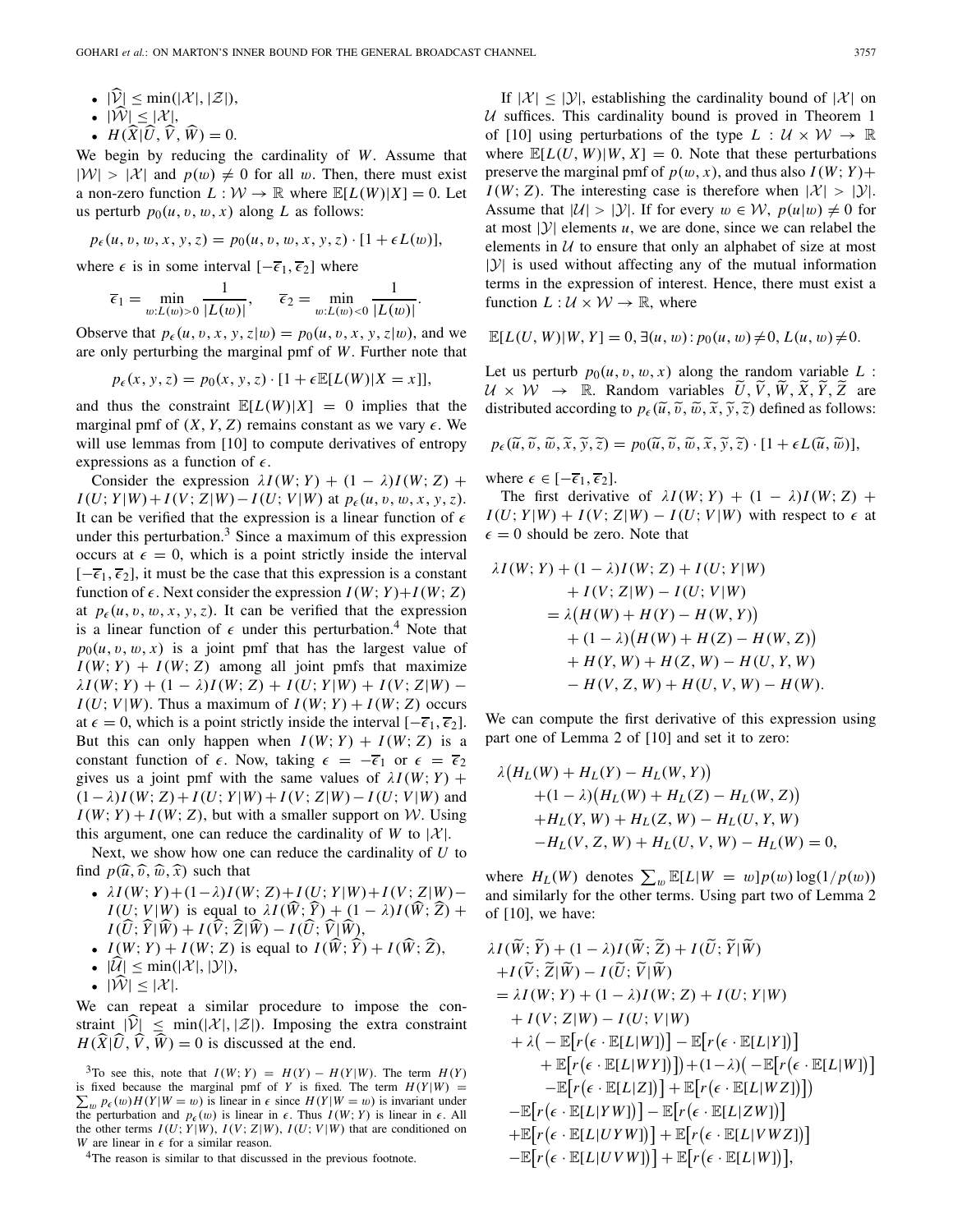where  $r(x) = (1 + x) \log(1 + x)$ . Since  $\mathbb{E}[L(U, W)|WY] = 0$ and  $L$  is a function of  $(U, W)$ , we have:

$$
\lambda I(\widetilde{W}; \widetilde{Y}) + (1 - \lambda)I(\widetilde{W}; \widetilde{Z}) + I(\widetilde{U}; \widetilde{Y} | \widetilde{W}) \n+ I(\widetilde{V}; \widetilde{Z} | \widetilde{W}) - I(\widetilde{U}; \widetilde{V} | \widetilde{W}) \n= \lambda I(W; Y) + (1 - \lambda)I(W; Z) + I(U; Y | W) \n+ I(V; Z | W) - I(U; V | W) \n+ (1 - \lambda) \big( - \mathbb{E} \big[ r(\epsilon \cdot \mathbb{E}[L|Z]) \big] + \mathbb{E} \big[ r(\epsilon \cdot \mathbb{E}[L|WZ]) \big] \n- \mathbb{E} \big[ r(\epsilon \cdot \mathbb{E}[L|ZW]) \big] + \mathbb{E} \big[ r(\epsilon \cdot \mathbb{E}[L|VWZ]) \big].
$$

To see this observe that  $\mathbb{E}[L|WY] = 0$  implies  $\mathbb{E}[L|W] =$  $\mathbb{E}[L|Y] = 0$  so the terms  $\mathbb{E}[r(\epsilon \cdot \mathbb{E}[L|W])], \mathbb{E}[r(\epsilon \cdot \mathbb{E}[L|Y])]$ and  $\mathbb{E}[r(\epsilon \cdot \mathbb{E}[L|WY])]$  vanish. Since *L* is a function of  $(U, W)$ we have

$$
\mathbb{E}[r(\epsilon \cdot \mathbb{E}[L|UYW)])] = \mathbb{E}[r(\epsilon \cdot \mathbb{E}[L|UW])] \n= \mathbb{E}[r(\epsilon \cdot \mathbb{E}[L|UVW])],
$$

so these terms cancel out each other. Since  $r(x) = (1 +$  $x)$ log(1 + *x*) is a convex function, we can use Jensen's inequality to obtain

$$
\mathbb{E}\big[r\big(\epsilon \cdot \mathbb{E}[L|WZ]\big)\big] \geq \mathbb{E}_Z\big[r\big(\mathbb{E}_W\big[\epsilon \cdot \mathbb{E}[L|WZ]\big]\big)\big] \n= \mathbb{E}\big[r\big(\epsilon \cdot \mathbb{E}[L|Z]\big)\big].
$$

Thus,

$$
-\mathbb{E}\big[r\big(\epsilon \cdot \mathbb{E}[L|Z]\big)\big] + \mathbb{E}\big[r\big(\epsilon \cdot \mathbb{E}[L|WZ]\big)\big] \geq 0,
$$
  

$$
-\mathbb{E}\big[r\big(\epsilon \cdot \mathbb{E}[L|WZ]\big)\big] + \mathbb{E}\big[r\big(\epsilon \cdot \mathbb{E}[L|VWZ]\big)\big] \geq 0.
$$

Therefore for any  $\epsilon \in [-\overline{\epsilon}_1, \overline{\epsilon}_2]$ , we have

$$
\lambda I(\widetilde{W}; \widetilde{Y}) + (1 - \lambda)I(\widetilde{W}; \widetilde{Z}) + I(\widetilde{U}; \widetilde{Y} | \widetilde{W}) \n+ I(\widetilde{V}; \widetilde{Z} | \widetilde{W}) - I(\widetilde{U}; \widetilde{V} | \widetilde{W}) \n\geq \lambda I(W; Y) + (1 - \lambda)I(W; Z) + I(U; Y | W) \n+ I(V; Z | W) - I(U; Y | W).
$$

This implies that  $\lambda I(\hat{W}; \hat{Y}) + (1 - \lambda)I(\hat{W}; \hat{Z}) + I(\hat{U}; \hat{Y}|\hat{W}) +$ <br> $I(\tilde{V}; \tilde{Z})\tilde{W}$  $I(\tilde{V}; \tilde{Z} | \tilde{W}) - I(\tilde{U}; \tilde{V} | \tilde{W})$  is a constant function of  $\epsilon$ . The maximum of  $I(\hat{W}; \hat{Y}) + I(\hat{W}; \hat{Z})$  as a function of  $\epsilon$  occurs at  $\epsilon = 0$ . Therefore  $I_L(W; Y) + I_L(W; Z) = 0$ , where

$$
I_L(W; Y) = \sum_{u, w, y} p(u, w, y) L(u, w) \log \frac{p(w, y)}{p(w) p(y)},
$$

and similarly for other terms (see [10, Lemma 2]).

Using Lemma 2 of [10] again, one can observe that

$$
[I(\tilde{W}; \tilde{Y}) + I(\tilde{W}; \tilde{Z})] - [I(W; Y) + I(W; Z)]
$$
  
= 
$$
-\mathbb{E}[r(\epsilon \cdot \mathbb{E}[L|Z])] + \mathbb{E}[r(\epsilon \cdot \mathbb{E}[L|WZ])] \ge 0.
$$

But this can only happen if  $I(W; Y) + I(W; Z)$  is a constant function of  $\epsilon$ . Now, taking  $\epsilon = -\overline{\epsilon}_1$  or  $\epsilon = \overline{\epsilon}_2$  gives us an auxiliary random variable pair  $(U, W)$  with smaller support than that of  $(U, W)$ . We can continue this process as long as there exists  $w \in W$  such that  $p(u|w) \neq 0$  for more than |*Y*| elements *u*.

It remains to show that one can impose the extra constraint  $H(\hat{X}|\hat{U}, \hat{V}, \hat{W}) = 0$ . Fix  $p(u, v, w)$ . Consider the expressions  $\lambda I(W; Y) + (1 - \lambda)I(W; Z) + I(U; Y|W) +$   $I(V; Z|W) - I(U; V|W)$  and  $I(W; Y) + I(W; Z)$  as functions of the conditional pmf of *X* given (*U*, *V*, *W*). Denote it by  $r(x|u, v, w)$ . We know that for instance the former expression is maximized at  $p(x|u, v, w)$ . Further, the extreme points of the corresponding region for  $r(x|u, v, w)$  satisfy  $r(x|u, v, w) \in \{0, 1\}$ . Both expressions are convex functions of  $r(x|u, v, w)$  because  $I(W; Y)$  is convex in the conditional pmf  $r(y|w)$ ; similarly  $I(U; Y|W = w)$  is convex for any fixed value of w. The term  $I(U; V|W)$  that appears with a negative sign is constant since the joint pmf  $p(u, v, w)$  is fixed.

We can express  $p(x|u, v, w)$  as a linear combination of the extreme points of the region formed by all conditional pmfs  $r(x|u, v, w)$ . Since the maximum of  $\lambda I(W; Y)$  +  $(1 - \lambda)I(W; Z) + I(U; Y|W) + I(V; Z|W) - I(U; V|W)$ occurs at some  $p(x|u, v, w)$  and the expression is convex in  $r(x|u, v, w)$ , the maximum must also occur at all the extreme points showing up in the linear combination. One can use the convexity of  $I(W; Y) + I(W; Z)$  in  $r(x|u, v, w)$  to show that the value of  $I(W; Y) + I(W; Z)$ at all these extreme points must be also equal to that at  $p(x|u, v, w)$ .

#### APPENDIX II

In this Appendix we close a gap in the proof of Theorem 1 by proving that  $\mathbb{P}(\tilde{X} = x | U = u_i) = \mathbb{P}(X = x | U = u_i)$ for all  $i = 1, 2, 3, \ldots, |\mathcal{U}|$  and *x*, and similarly  $\mathbb{P}(\bar{X}) =$  $x|V = v_i$  =  $\mathbb{P}(X = x|V = v_i)$  for all  $j = 1, 2, 3, \ldots, |\mathcal{V}|$ and *x*.

Note that  $\mathbb{P}(\widetilde{X} = x | U = u_i)$  is equal to

$$
\sum_{j} \mathbb{P}(V = v_{j} | U = u_{i}) \mathbb{P}(\tilde{X} = x | U = u_{i}, V = v_{j})
$$
  
\n
$$
= \sum_{j} \mathbb{P}(V = v_{j} | U = u_{i}) \sum_{k=0}^{M} \mathbb{P}(T_{i,j} = k) \mathbf{1}[\xi_{k}(u_{i}, v_{j}) = x]
$$
  
\n
$$
= \sum_{j} \mathbb{P}(V = v_{j} | U = u_{i}) \left(1 - \frac{\epsilon}{\pi_{i,j}}\right) \mathbf{1}[\xi_{0}(u_{i}, v_{j}) = x]
$$
  
\n
$$
+ \sum_{j} \mathbb{P}(V = v_{j} | U = u_{i}) \sum_{k=1}^{M} \frac{\epsilon}{\pi_{i,j}} \alpha_{k} \mathbf{1}[\xi_{k}(u_{i}, v_{j}) = x]
$$
  
\n
$$
= \sum_{j} \mathbb{P}(V = v_{j} | U = u_{i}) \left(\frac{\pi_{i,j} - \epsilon}{\pi_{i,j}}\right) \mathbf{1}[\xi_{0}(u_{i}, v_{j}) = x]
$$
  
\n
$$
+ \sum_{k=1}^{M} \sum_{j} \mathbb{P}(V = v_{j} | U = u_{i}) \frac{\epsilon}{\pi_{i,j}} \alpha_{k} \mathbf{1}[\xi_{k}(u_{i}, v_{j}) = x].
$$

Also, note that

$$
\mathbb{P}(V = v_j | U = u_i) = \frac{\mathbb{P}(V = v_j, U = u_i)}{\mathbb{P}(U = u_i)} = \frac{\pi_{i,j}}{\mathbb{P}(U = u_i)}.
$$

Therefore,

$$
\mathbb{P}(\widetilde{X} = x | U = u_i) = \sum_j \frac{\pi_{i,j} - \epsilon}{\mathbb{P}(U = u_i)} \mathbf{1}[\xi_0(u_i, v_j) = x]
$$

$$
+ \sum_{k=1}^M \sum_j \frac{\epsilon}{\mathbb{P}(U = u_i)} \alpha_k \mathbf{1}[\xi_k(u_i, v_j) = x]
$$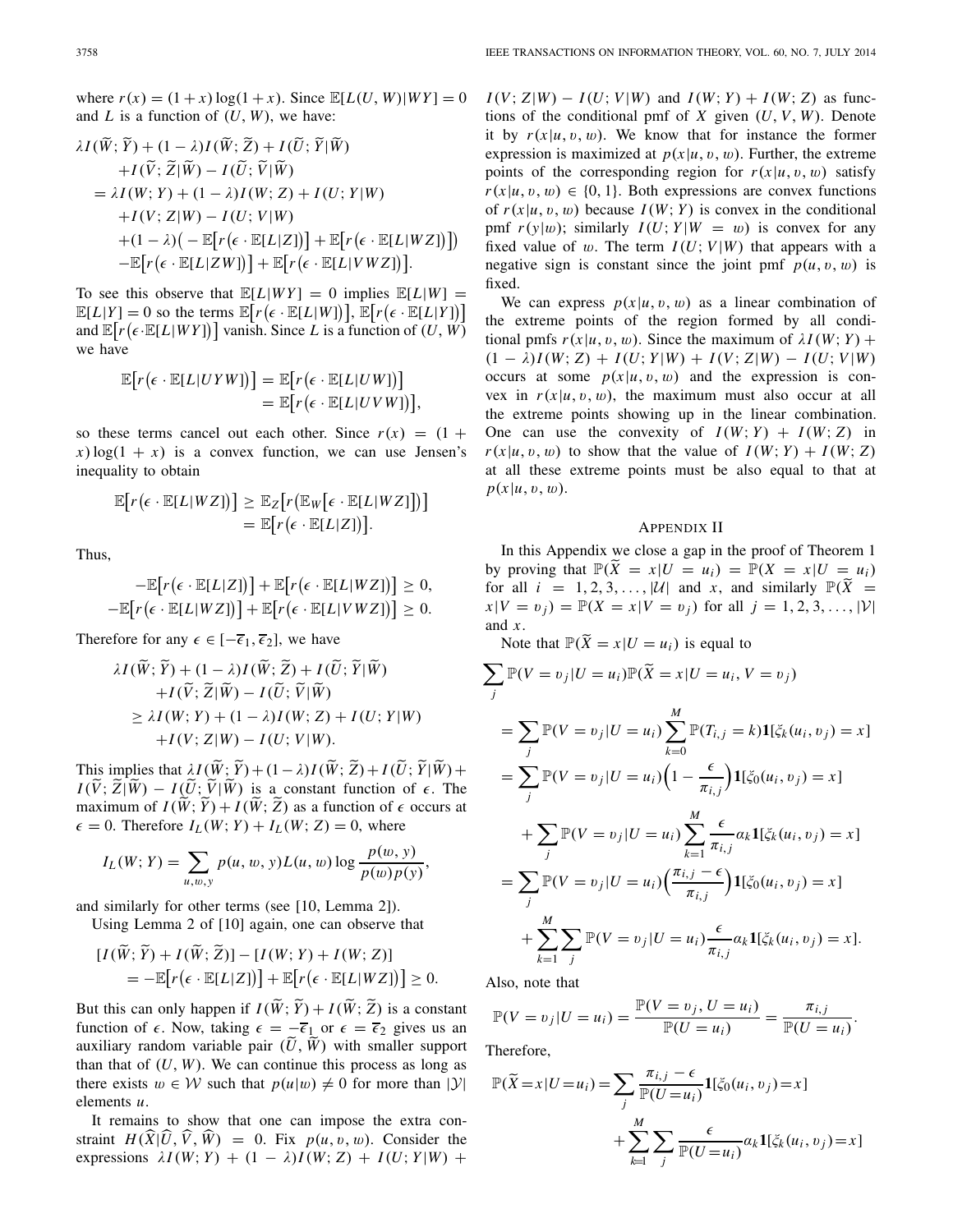$$
= \sum_{j} \frac{\pi_{i,j}}{\mathbb{P}(U=u_i)} \mathbf{1}[\xi_0(u_i, v_j) = x]
$$

$$
- \frac{\epsilon}{\mathbb{P}(U=u_i)} \sum_{j} \mathbf{1}[\xi_0(u_i, v_j) = x]
$$

$$
+ \frac{\epsilon}{\mathbb{P}(U=u_i)} \sum_{k=1}^{M} \alpha_k \sum_{j} \mathbf{1}[\xi_k(u_i, v_j) = x].
$$

But since  $\overrightarrow{v_{\xi_0}} = \sum_{t=1}^{M} \alpha_t \overrightarrow{v_{\xi_t}}$ , the profiles of the row *i*'s must also satisfy the same property

$$
\sum_{j} \mathbf{1}[\xi_0(u_i, v_j) = x] = \sum_{k=1}^{M} a_k \sum_{j} \mathbf{1}[\xi_k(u_i, v_j) = x].
$$

Therefore,  $\mathbb{P}(\tilde{X} = x | U = u_i)$  is equal to

$$
\sum_{j} \frac{\pi_{i,j}}{\mathbb{P}(U = u_i)} \mathbf{1}[\xi_0(u_i, v_j) = x] + 0 - 0
$$
  
= 
$$
\sum_{j} \frac{\pi_{i,j}}{\mathbb{P}(U = u_i)} \mathbf{1}[\xi_0(u_i, v_j) = x] = \mathbb{P}(X = x | U = u_i).
$$

The equation  $\mathbb{P}(\widetilde{X} = x | V = v_i) = \mathbb{P}(X = x | V = v_i)$  for all  $j = 1, 2, 3, \ldots, |\mathcal{V}|$  and  $x$  can be proved similarly.

# APPENDIX III

Note that

$$
\mathbb{P}(\widetilde{X} = x_0 | U = u_i, T_{i,j} = 0) \n= \mathbb{P}(\widetilde{X} = x_0 | U = u_i, T_{i,j} = 0, V = v_j) \n\times \mathbb{P}(V = v_j | U = u_i, T_{i,j} = 0) \n+ \mathbb{P}(\widetilde{X} = x_0 | U = u_i, T_{i,j} = 0, V \neq v_j) \n\times \mathbb{P}(V \neq v_j | U = u_i, T_{i,j} = 0).
$$

Since under the event  $\{(U, V) = (u_i, v_j)\}\$  and  $T_{i,j} = 0$ ,  $\widetilde{X} =$ *x*<sub>0</sub>, the term  $\mathbb{P}(\tilde{X} = x_0 | U = u_i, T_{i,j} = 0, V = v_j) = 1$ . Since  $(U, V)$  is independent of  $T_{i,j}$ , we have

$$
\mathbb{P}(V = v_j | U = u_i, T_{i,j} = 0) = \mathbb{P}(V = v_j | U = u_i), \n\mathbb{P}(V \neq v_j | U = u_i, T_{i,j} = 0) = \mathbb{P}(V \neq v_j | U = u_i).
$$

Lastly  $\mathbb{P}(\widetilde{X} = x_0 | U = u_i, T_{i,j} = 0, V \neq v_j)$  is equal to  $\mathbb{P}(\widetilde{X} = x_0 | U = u_i, V \neq v_j)$  since under the event  $\{(U = X_i) \in \widetilde{X} \mid U \neq v_j\}$  $u_i, V \neq v_j$ },  $\tilde{X}$  will be independent of  $T_{i,j}$  (note that the random variables *T*<sub>,</sub> are mutually independent of each other). Therefore,

$$
\mathbb{P}(\widetilde{X} = x_0 | U = u_i, T_{i,j} = 0)
$$
  
= 
$$
\mathbb{P}(\widetilde{X} = x_0 | U = u_i, V \neq v_j) \mathbb{P}(V \neq v_j | U = u_i)
$$
  
+ 
$$
\mathbb{P}(V = v_j | U = u_i).
$$
 (10)

Next, note that

$$
\mathbb{P}(\widetilde{X} = x_0 | U = u_i, T_{i,j} = 1) \n= \mathbb{P}(\widetilde{X} = x_0 | U = u_i, T_{i,j} = 1, V = v_j) \n\times \mathbb{P}(V = v_j | U = u_i, T_{i,j} = 1) \n+ \mathbb{P}(\widetilde{X} = x_0 | U = u_i, T_{i,j} = 1, V \neq v_j) \n\times \mathbb{P}(V \neq v_j | U = u_i, T_{i,j} = 1).
$$

Since under the event  $\{(\underline{U}, V) = (u_i, v_j)\}\$  and  $T_{i,j} = 1$ ,  $\widetilde{X}$  is equal to  $x_1$ , the term  $\mathbb{P}(\tilde{X} = x_0 | U = u_i, T_{i,j} = 1, V = v_j) =$ 0. Following an argument like above, one can show that

$$
\mathbb{P}(\tilde{X} = x_0 | U = u_i, T_{i,j} = 1) \n= 0 + \mathbb{P}(\tilde{X} = x_0 | U = u_i, V \neq v_j) \mathbb{P}(V \neq v_j | U = u_i).
$$
\n(11)

Comparing equations (10) and (11), and noting that  $\mathbb{P}(V =$  $v_i|U = u_i$  > 0, we conclude that

$$
\mathbb{P}(\widetilde{X} = x_0 | U = u_i, T_{i,j} = 0) \neq \mathbb{P}(\widetilde{X} = x_0 | U = u_i, T_{i,j} = 1).
$$

The proof for

$$
\mathbb{P}(\widetilde{X} = x_1 | U = u_i, T_{i,j} = 0) \neq \mathbb{P}(\widetilde{X} = x_1 | U = u_i, T_{i,j} = 1)
$$

is similar.

It remains to show that for any  $x \notin \{x_0, x_1\}$ ,

$$
\mathbb{P}(\tilde{X} = x | U = u_i, T_{i,j} = 0) = \mathbb{P}(\tilde{X} = x | U = u_i, T_{i,j} = 1).
$$

Observe that

$$
\mathbb{P}(\tilde{X} = x | U = u_i, T_{i,j} = 1) \n= \mathbb{P}(\tilde{X} = x | U = u_i, T_{i,j} = 1, V = v_j) \n\times \mathbb{P}(V = v_j | U = u_i, T_{i,j} = 1) \n+ \mathbb{P}(\tilde{X} = x | U = u_i, T_{i,j} = 1, V \neq v_j) \n\times \mathbb{P}(V \neq v_j | U = u_i, T_{i,j} = 1) \n= 0 + \mathbb{P}(\tilde{X} = x | U = u_i, V \neq v_j) \mathbb{P}(V \neq v_j | U = u_i) \n= \mathbb{P}(\tilde{X} = x | U = u_i, T_{i,j} = 0).
$$

## APPENDIX IV

We prove the statement by contradiction. Assume that

$$
\mathbb{P}(\tilde{Y} = y | U = u_i, T_{i,j} = 0) = \mathbb{P}(\tilde{Y} = y | U = u_i, T_{i,j} = 1).
$$
  
We have that 
$$
\mathbb{P}(\tilde{Y} = y | U = u_i, T_{i,j} = 0) \text{ is equal to}
$$

$$
\mathbb{P}(\tilde{Y} = y | U = u_i, T_{i,j} = 0, \tilde{X} = x_0) \mathbb{P}(\tilde{X} = x_0 | U = u_i, T_{i,j} = 0)
$$

$$
+ \mathbb{P}(\tilde{Y} = y | U = u_i, T_{i,j} = 0, \tilde{X} = x_1)
$$

$$
\times \mathbb{P}(\tilde{X} = x_1 | U = u_i, T_{i,j} = 0)
$$

$$
+ \sum_{x \in \mathcal{X}, x \notin \{x_0, x_1\}} (\mathbb{P}(\tilde{Y} = y | U = u_i, T_{i,j} = 0, \tilde{X} = x)
$$

$$
= \mathbb{P}(\tilde{Y} = x | U = u_i, T_{i,j} = 0)
$$

$$
= \mathbb{P}(\tilde{Y} = y | \tilde{X} = x_0) \mathbb{P}(\tilde{X} = x_0 | U = u_i, T_{i,j} = 0)
$$

$$
+ \mathbb{P}(\tilde{Y} = y | \tilde{X} = x_1) \mathbb{P}(\tilde{X} = x_1 | U = u_i, T_{i,j} = 0)
$$

$$
\sum_{x \in \mathcal{X}, x \notin \{x_0, x_1\}} (\mathbb{P}(\tilde{Y} = y | \tilde{X} = x) \mathbb{P}(\tilde{X} = x | U = u_i, T_{i,j} = 0)).
$$

Similarly,  $\mathbb{P}(\tilde{Y} = y | U = u_i, T_{i,j} = 1)$  is equal to

$$
\mathbb{P}(\widetilde{Y}=y|\widetilde{X}=x_0)\mathbb{P}(\widetilde{X}=x_0|U=u_i, T_{i,j}=1) \n+ \mathbb{P}(\widetilde{Y}=y|\widetilde{X}=x_1)\mathbb{P}(\widetilde{X}=x_1|U=u_i, T_{i,j}=1) \n+ \sum_{x \in \mathcal{X}, x \notin \{x_0, x_1\}} (\mathbb{P}(\widetilde{Y}=y|\widetilde{X}=x)\mathbb{P}(\widetilde{X}=x|U=u_i, T_{i,j}=1)).
$$

It was shown in Appendix III that

$$
\mathbb{P}(\widetilde{X} = x_0 | U = u_i, T_{i,j} = 0) \neq \mathbb{P}(\widetilde{X} = x_0 | U = u_i, T_{i,j} = 1),
$$
  

$$
\mathbb{P}(\widetilde{X} = x_1 | U = u_i, T_{i,j} = 0) \neq \mathbb{P}(\widetilde{X} = x_1 | U = u_i, T_{i,j} = 1).
$$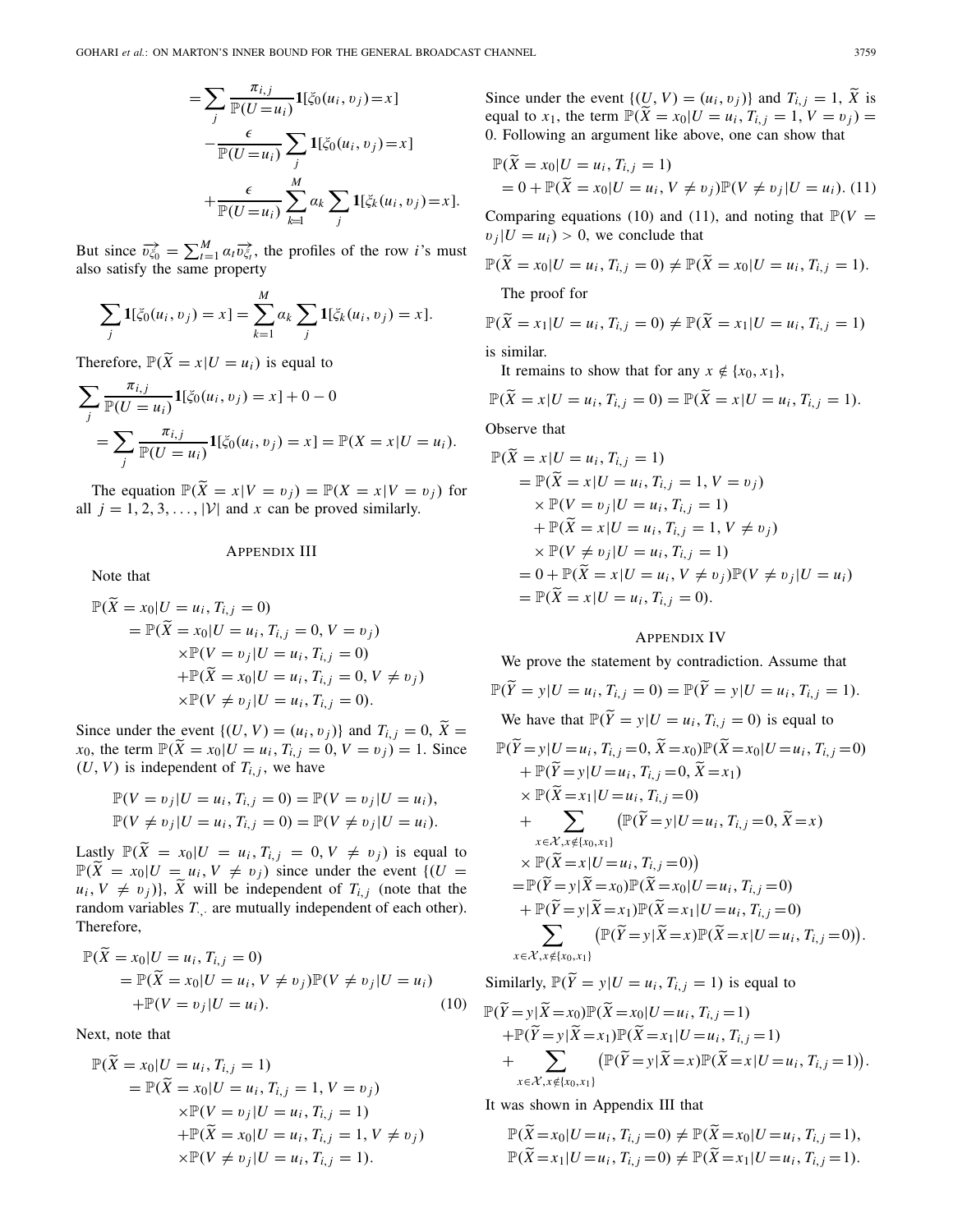However, for any  $x \notin \{x_0, x_1\}$ ,

$$
\mathbb{P}(\widetilde{X} = x | U = u_i, T_{i,j} = 0) = \mathbb{P}(\widetilde{X} = x | U = u_i, T_{i,j} = 1).
$$
 (12)

Thus, we must have

$$
\mathbb{P}(\widetilde{Y} = y | \widetilde{X} = x_0) \mathbb{P}(\widetilde{X} = x_0 | U = u_i, T_{i,j} = 0) \n+ \mathbb{P}(\widetilde{Y} = y | \widetilde{X} = x_1) \mathbb{P}(\widetilde{X} = x_1 | U = u_i, T_{i,j} = 0) \n= \mathbb{P}(\widetilde{Y} = y | \widetilde{X} = x_0) \mathbb{P}(\widetilde{X} = x_0 | U = u_i, T_{i,j} = 1) \n+ \mathbb{P}(\widetilde{Y} = y | \widetilde{X} = x_1) \mathbb{P}(\widetilde{X} = x_1 | U = u_i, T_{i,j} = 1).
$$

This implies that

$$
\frac{\mathbb{P}(\widetilde{X} = x_0 | U = u_i, T_{i,j} = 1) - \mathbb{P}(\widetilde{X} = x_0 | U = u_i, T_{i,j} = 0)}{\mathbb{P}(\widetilde{X} = x_1 | U = u_i, T_{i,j} = 0) - \mathbb{P}(\widetilde{X} = x_1 | U = u_i, T_{i,j} = 1)} = \frac{\mathbb{P}(\widetilde{Y} = y | \widetilde{X} = x_1)}{\mathbb{P}(\widetilde{Y} = y | \widetilde{X} = x_0)}.
$$

Note that the numerator and denominator are negative by what was proved in Appendix III.

On the other hand, we also have by equation (12):

$$
1 - \sum_{x:x \notin \{x_0, x_1\}} \mathbb{P}(\widetilde{X} = x | U = u_i, T_{i,j} = 0)
$$
  
= 
$$
1 - \sum_{x:x \notin \{x_0, x_1\}} \mathbb{P}(\widetilde{X} = x | U = u_i, T_{i,j} = 1).
$$

Thus,

$$
\mathbb{P}(\widetilde{X} = x_0 | U = u_i, T_{i,j} = 0) + \mathbb{P}(\widetilde{X} = x_1 | U = u_i, T_{i,j} = 0)
$$
  
= 
$$
\mathbb{P}(\widetilde{X} = x_0 | U = u_i, T_{i,j} = 1) + \mathbb{P}(\widetilde{X} = x_1 | U = u_i, T_{i,j} = 1).
$$

This implies that

$$
\frac{\mathbb{P}(\widetilde{X} = x_0 | U = u_i, T_{i,j} = 1) - \mathbb{P}(\widetilde{X} = x_0 | U = u_i, T_{i,j} = 0)}{\mathbb{P}(\widetilde{X} = x_1 | U = u_i, T_{i,j} = 0) - \mathbb{P}(\widetilde{X} = x_1 | U = u_i, T_{i,j} = 1)}
$$

is equal to one. Hence,

$$
\frac{\mathbb{P}(\widetilde{Y} = y | \widetilde{X} = x_1)}{\mathbb{P}(\widetilde{Y} = y | \widetilde{X} = x_0)} = 1.
$$

But we know that  $\mathbb{P}(\widetilde{Y} = y | \widetilde{X} = x_0) \neq \mathbb{P}(\widetilde{Y} = y | \widetilde{X} = x_1)$ since the input values  $x_0$  and  $x_1$  are distinguishable by the *Y* receiver, which is a contradiction.

### APPENDIX V

The proof follows from the following two Lemmas.

*Lemma 2. Assume that*  $p^*(u, v, w, x)$  *is an arbitrary pmf that maximizes*  $\lambda I(W; Y) + (1 - \lambda)I(W; Z) + I(U; Y|W) +$  $I(V; Z|W) - I(U; V|W)$  *and achieves the largest value of*  $I(W; Y) + I(W; Z)$  *among all maximizing joint pmfs. For every* w,  $p^*(x|w)$  *must belong to the set*  $T(q(y, z|x))$  *defined as follows. Let*  $\mathcal{T}(q(y, z|x))$  *be the set of pmfs on*  $\mathcal{X}$ *, t(x), such that*

$$
\max_{p(\widehat{u},\widehat{v},\widehat{w}|\widehat{x})t(\widehat{x})q(\widehat{y},\widehat{z}|\widehat{x})} \left\{ \lambda I(\widehat{W};\widehat{Y}) + (1-\lambda)I(\widehat{W};\widehat{Z}) + I(\widehat{U};\widehat{Y}|\widehat{W}) + I(\widehat{V};\widehat{Z}|\widehat{W}) - I(\widehat{U};\widehat{V}|\widehat{W}) \right\}
$$
\n
$$
= \max_{p(u,v|x)t(x)q(y,z|x)} (I(U;Y) + I(V;Z) - I(U;V)),
$$

*and*  $I(\hat{W}; \hat{Y}) = I(\hat{W}; \hat{Z}) = 0$  *for* any *pmf*  $p(\hat{u}, \hat{v}, \hat{w}|\hat{x})t(\hat{x})$ <br>that maximizes the expression  $H(\hat{W}; \hat{Y}) + (1 - \hat{v})I(\hat{W}; \hat{Z}) +$ *that maximizes the expression*  $\lambda I(\hat{W}; \hat{Y}) + (1 - \lambda)I(\hat{W}; \hat{Z}) +$ 

 $I(\hat{U}; \hat{Y} | \hat{W}) + I(\hat{V}; \hat{Z} | \hat{W}) - I(\hat{U}; \hat{V} | \hat{W})$ . Please note that *the random variables*  $\hat{U}$ ,  $\hat{V}$ ,  $\hat{W}$  used in the definition of  $T(q(y, z|x))$  *have nothing to do with U, V, W; their alphabets may be different. However, the random variables <sup>X</sup>*, *<sup>Y</sup>* , *Z take values from the same sets as X*, *Y*, *Z.*

*Remark 9. Note that a pmf*  $p(\widehat{u}, \widehat{v}, \widehat{w} | \widehat{x})$ *t*  $(\widehat{x})$  *that maximizes the expression*  $\lambda I(\hat{W}; \hat{Y}) + (1 - \lambda)I(\hat{W}; \hat{Z}) + I(\hat{U}; \hat{Y}|\hat{W}) +$  $I(\hat{V}; \hat{Z} | \hat{W}) - I(\hat{U}; \hat{V} | \hat{W})$  may not unique. Also we have used *maximum and not supremum since cardinality bounds on the auxiliary random variables exist [10].*

*Lemma 3. Let q*(*y*,*z*|*x*) *be a general broadcast channel and*  $t(x) \in T(q(y, z|x))$ *. Consider the maximization problem:* max<sub>*p*(*u*,*v*)*x*)*t*(*x*)*q*(*y*,*z*|*x*)</sub>(*I*(*U*; *Y*) + *I*(*V*; *Z*) - *I*(*U*; *V*)). *Assume that* a *maximum occurs at*  $p^*(u, v|x)$ *. Then the following holds for random variables*  $(U, V, X, Y, Z) \sim$ *p*∗(*u*, v|*x*)*t*(*x*)*q*(*y*,*z*|*x*)*:*

- $I(\overline{U}; Y) \geq I(\overline{U}; V, Z)$  for every  $\overline{U} \to U \to VXYZ;$
- $I(\overline{V}; Z) \geq I(\overline{V}; U, Y)$  for every  $\overline{V} \to V \to UXYZ$ .

#### *A. Proof of Lemma 2*

Assume that the marginal pmf of *X* given  $W = w$  does not belong to  $T$  for some  $w$ . By the definition then, at least one of the following must hold:

*Case 1:* Corresponding to  $p_{X|W=w}^*(x|w)$  is the conditional pmf  $p(\widehat{u}, \widehat{v}, \widehat{w} | \widehat{x})$  such that

$$
I(U; Y | W = w) + I(V; Z | W = w) - I(U; V | W = w)
$$
  

$$
< \lambda I(\widehat{W}; \widehat{Y}) + (1 - \lambda)I(\widehat{W}; \widehat{Z}) + I(\widehat{U}; \widehat{Y} | \widehat{W})
$$
  

$$
+ I(\widehat{V}; \widehat{Z} | \widehat{W}) - I(\widehat{U}; \widehat{V} | \widehat{W}),
$$
 (13)

where  $p(\widehat{u}, \widehat{v}, \widehat{w}, \widehat{x}, \widehat{y}, \widehat{z}) = p(\widehat{u}, \widehat{v}, \widehat{w}|\widehat{x})p_{X|W=w}^*(\widehat{x})q(\widehat{y}, \widehat{z}|\widehat{x})$ .<br>Case 2: Corresponding to  $n^*$  (*x*|*w*) is the conditional *Case 2:* Corresponding to  $p_{X|W=w}^*(x|w)$  is the conditional pmf  $p(\widehat{u}, \widehat{v}, \widehat{w} | \widehat{x})$  such that

$$
I(U; Y|W = w) + I(V; Z|W = w) - I(U; V|W = w)
$$
  
=  $\lambda I(\widehat{W}; \widehat{Y}) + (1 - \lambda)I(\widehat{W}; \widehat{Z}) + I(\widehat{U}; \widehat{Y}|\widehat{W})$   
+ $I(\widehat{V}; \widehat{Z}|\widehat{W}) - I(\widehat{U}; \widehat{V}|\widehat{W}),$ 

but  $I(\hat{W}; \hat{Y}) + I(\hat{W}; \hat{Z}) > 0$ , where  $p(\hat{u}, \hat{v}, \hat{w}, \hat{x}, \hat{y}, \hat{z}) =$ <br> $p(\hat{u}, \hat{v}, \hat{w}|\hat{x})p^*$  ( $\hat{x}$ ) $q(\hat{x}, \hat{z})\hat{z}$  $p(\widehat{u}, \widehat{v}, \widehat{w}|\widehat{x}) p_{X|W=w}^*(\widehat{x}) q(\widehat{y}, \widehat{z}|\widehat{x}).$ <br>
Define  $\widetilde{u}$ ,  $\widetilde{W}$ ,  $\widetilde{W}$  igintly distribute

Define  $U, V, W$  jointly distributed with  $(U, V, W, X, Y, Z)$ as follows: whenever  $W \neq w$ , the random variables  $\widetilde{U} = U$ ,  $\hat{V} = V$ ,  $\hat{W} = W$ . For  $W = w$ , the Markov chain  $\hat{U} \hat{V} \hat{W} \rightarrow$  $X \to U, V, W, Y, Z$  holds, and  $p(\tilde{u}, \tilde{v}, \tilde{w}|x) = p(\hat{u}, \hat{v}, \hat{w}|\hat{x})$ . Next, assume that  $U' = \widetilde{U}$ ,  $V' = \widetilde{V}$ ,  $W' = W \widetilde{W}$ .

If case 1 holds, we prove that  $\lambda I(W'; Y) + (1 - \lambda)I(W'; Z) +$  $I(U'; Y | W') + I(V'; Z | W') - I(U'; V' | W') > \lambda I(W; Y) +$  $(1 - \lambda)I(W; Z) + I(U; Y|W) + I(V; Z|W) - I(U; V|W),$ which results in a contradiction. If case 2 holds, we prove that  $\lambda I(W'; Y) + (1 - \lambda)I(W'; Z) + I(U'; Y|W') + I(V'; Z|W') I(U'; V'|W') = \lambda I(W; Y) + (1 - \lambda)I(W; Z) + I(U; Y|W) +$ *I*(*V*; *Z*|*W*) − *I*(*U*; *V*|*W*) but that *I*(*W*<sup>'</sup>; *Y*) + *I*(*W*<sup>'</sup>; *Z*) >  $I(W; Y) + I(W; Z)$ , which results in a contradiction.

Assume that case 1 holds. Since  $W' = W\widetilde{W}$ ,  $I(W'; Y) = W'V$ ,  $V' = V(\widetilde{W} \times V)$  $I(W; Y) + I(\widetilde{W}; Y | W)$  and  $I(W'; Z) = I(W; Z) + I(W; Z)$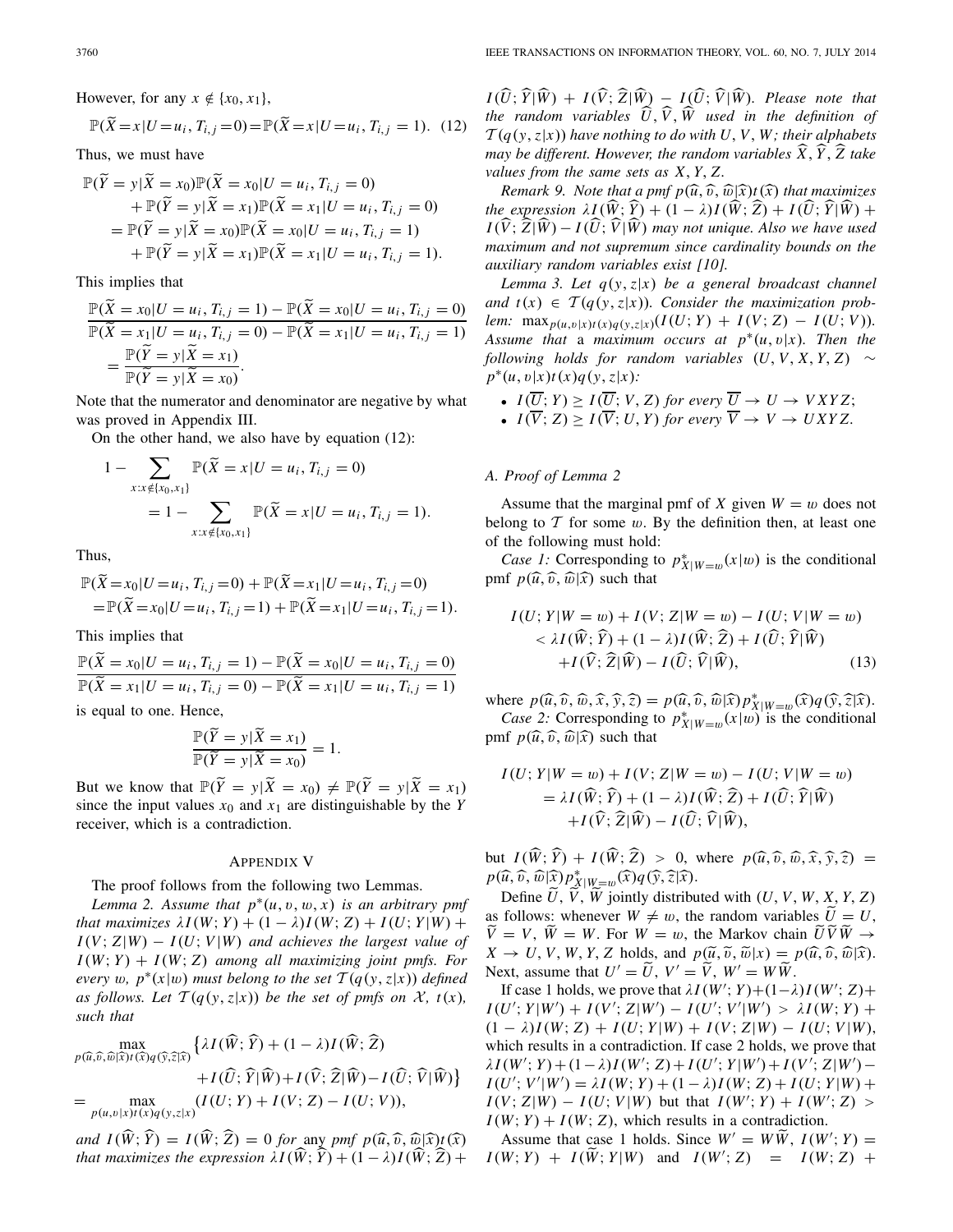$I(\widetilde{W}; Z|W)$ . We need to show that

$$
\lambda I(\widetilde{W}; Y|W) + (1 - \lambda)I(\widetilde{W}; Z|W) + I(\widetilde{U}; Y|W, \widetilde{W}) \n+ I(\widetilde{V}; Z|W, \widetilde{W}) - I(\widetilde{U}; \widetilde{V}|W, \widetilde{W}) \n> I(U; Y|W) + I(V; Z|W) - I(U; V|W).
$$

Recall that whenever  $W \neq w$ , the random variables  $\hat{U}, \hat{V}, \hat{V}$ and  $\widetilde{W}$  are defined to be equal to *U*, *V*, and *W*, respectively. Therefore we need to show that

$$
\mathbb{P}(W = w)[\lambda I(\widetilde{W}; Y|W = w) + (1 - \lambda)I(\widetilde{W}; Z|W = w) \n+ I(\widetilde{U}; Y|W = w, \widetilde{W})I(\widetilde{V}; Z|W = w, \widetilde{W}) \n- I(\widetilde{U}; \widetilde{V}|W = w, \widetilde{W}) > \n\mathbb{P}(W = w)[I(U; Y|W = w) + I(V; Z|W = w) \n- I(U; V|W = w)].
$$

On the event  $\{W = w\}$ , the random variables  $\hat{U}, \hat{V}, \hat{W}$  are defined so that  $p(\tilde{u}, \tilde{v}, \tilde{w}|x) = p(\hat{u}, \hat{v}, \hat{w}|\hat{x})$ . Furthermore the marginal pmf of  $\widehat{X}$  is  $p^*(x|W = w)$ . Therefore,  $I(\widetilde{W}; Y|W = w)$  $w) = I(\hat{W}; \hat{Y}), I(\hat{W}; Z|W = w) = I(\hat{W}; \hat{Z}), I(\hat{U}; Y|W = w)$  $w, \hat{W}$  =  $I(\hat{U}; \hat{Y} | \hat{W})$ , etc. Thus it remains to show that

$$
\lambda I(\widehat{W}; \widehat{Y}) + (1 - \lambda)I(\widehat{W}; \widehat{Z}) + I(\widehat{U}; \widehat{Y} | \widehat{W}) \n+ I(\widehat{V}; \widehat{Z} | \widehat{W}) - I(\widehat{U}; \widehat{V} | \widehat{W}) \n> I(U; Y | W = w) + I(V; Z | W = w) - I(U; V | W = w).
$$

This holds because of equation (13). This concludes the proof for case 1.

Now, assume that case 2 holds. Following the above proof for case 1, we obtain

$$
\lambda I(W'; Y) + (1 - \lambda)I(W'; Z) + I(U'; Y|W') \n+ I(V'; Z|W') - I(U'; V'|W') \n\geq \lambda I(W; Y) + (1 - \lambda)I(W; Z) + I(U; Y|W) \n+ I(V; Z|W) - I(U; V|W).
$$

Note that  $I(W'; Y) + I(W'; Z) = I(W; Y) + I(\tilde{W}; Y|W) +$ <br> $I(W; Z) + I(\tilde{W}; Z|W)$ . The state of the state of the state of the state of the state of the state of the state of the state of the state of the state of the state of the state of t  $I(W; Z) + I(\widetilde{W}; Z|W)$ . Thus, we need to show that  $I(\tilde{W}; Y|W) + I(\tilde{W}; Z|W) > 0$ . Note that

$$
I(\tilde{W}; Y|W) + I(\tilde{W}; Z|W)
$$
  
=  $\mathbb{P}(W = w)(I(\tilde{W}; Y|W = w) + I(\tilde{W}; Z|W = w))$   
=  $\mathbb{P}(W = w)(I(\hat{W}; \hat{Y}) + I(\hat{W}; \hat{Z})) > 0.$ 

## *B. Proof of Lemma 3*

Take an arbitrary  $\overline{U}$  satisfying  $\overline{U} \rightarrow U \rightarrow (V, X, Y, Z)$ . Let  $\hat{W} = \overline{U}$ ,  $\hat{U} = U$ ,  $\hat{V} = V$ . Since  $t(x) \in \mathcal{T}(q(y, z|x))$ , and  $p^*(u, v|x)$  maximizes  $I(U; Y) + I(V; Z) - I(U; V)$ , we can write:

$$
I(U; Y) + I(V; Z) - I(U; V)
$$
  
\n
$$
\geq \lambda I(\widehat{W}; Y) + (1 - \lambda)I(\widehat{W}; Z) + I(\widehat{U}; Y | \widehat{W})
$$
  
\n
$$
+ I(\widehat{V}; Z | \widehat{W}) - I(\widehat{U}; \widehat{V} | \widehat{W}),
$$
\n(14)

and furthermore if equality holds, we must have  $I(\widehat{W}; Y) =$  $I(\widehat{W}; Z) = 0$ . We prove that this implies that  $I(\overline{U}; Y) \geq$  $I(\overline{U}; V, Z)$ .

We can write:

$$
I(U; Y) + I(V; Z) - I(U; V)
$$
  
\n
$$
\geq \lambda I(\widehat{W}; Y) + (1 - \lambda)I(\widehat{W}; Z) + I(\widehat{U}; Y | \widehat{W})
$$
  
\n
$$
+ I(\widehat{V}; Z | \widehat{W}) - I(\widehat{U}; \widehat{V} | \widehat{W})
$$
  
\n
$$
= \lambda I(\overline{U}; Y) + (1 - \lambda)I(\overline{U}; Z) + I(U; Y | \overline{U})
$$
  
\n
$$
+ I(V; Z | \overline{U}) - I(U; V | \overline{U}).
$$

Since  $\overline{U} \rightarrow U \rightarrow VXYZ$ , we have  $I(U; Y) = I(\overline{U}U; Y)$  and  $I(U; V) = I(\overline{U}U; V)$ . This implies that

$$
I(\overline{U}; Y) + I(V; Z) - I(\overline{U}; V)
$$
  
\n
$$
\geq \lambda I(\overline{U}; Y) + (1 - \lambda)I(\overline{U}; Z) + I(V; Z|\overline{U}),
$$

or

$$
I(\overline{U}; Y) + I(V; Z) \ge \lambda I(\overline{U}; Y) + (1 - \lambda)I(\overline{U}; Z) + I(V; Z, \overline{U}),
$$
  
or

$$
(1 - \lambda)I(\overline{U}; Y) \ge (1 - \lambda)I(\overline{U}; Z) + I(V; \overline{U}|Z).
$$

In other words

$$
(1 - \lambda)I(\overline{U}; Y) \ge (1 - \lambda)I(\overline{U}; V, Z) + \lambda I(V; \overline{U}|Z). \quad (15)
$$

Let us consider the following two cases:

•  $\lambda$  < 1: In this case, equation (15) implies that

$$
I(\overline{U};Y) \geq I(\overline{U};V,Z) + \frac{\lambda}{1-\lambda}I(V;\overline{U}|Z).
$$

This inequality implies the desired inequality  $I(\overline{U}; Y) \geq$  $I(\overline{U}; V, Z)$ .

•  $\lambda$  = 1: In this case, equation (15) implies that  $I(V; \overline{U}|Z) = 0$ . Furthermore equation (14) holds with equality. Since  $t(x) \in \mathcal{T}$ , we must have  $I(\overline{U}; Y) =$  $I(\overline{U}; Z) = 0$ . The fact that  $I(V; \overline{U} | Z) = I(\overline{U}; Y) =$  $I(\overline{U}; Z) = 0$  implies that  $I(\overline{U}; Y) = I(\overline{U}; Z, V) = 0$ . Therefore the inequality  $I(\overline{U}; Y) > I(\overline{U}; Z, V)$  also holds in this case.

In each case, we are done. The inequality  $I(\overline{V}; Z) \geq$  $I(\overline{V}; Y, U)$  can be proved similarly.

#### ACKNOWLEDGMENT

The authors would like to thank anonymous reviewers for helpful comments.

#### **REFERENCES**

- [1] T. M. Cover and J. A. Thomas, *Elements of Information Theory*. New York, NY, USA: Wiley, 1991.
- [2] T. M. Cover, "Broadcast channels," *IEEE Trans. Inf. Theory*, vol. 18, no. 1, pp. 2–14, Jan. 1972.
- [3] A. El Gamal and Y.-H. Kim, *Network Information Theory*. Cambridge, U.K.: Cambridge Univ. Press, 2012.
- [4] K. Marton, "A coding theorem for the discrete memoryless broadcast channel," *IEEE Trans. Inf. Theory*, vol. 25, no. 3, pp. 306–311, May 1979.
- [5] A. Gohari, A. E. Gamal, and V. Anantharam, "On an outer bound and an inner bound for the general broadcast channel," in *Proc. IEEE Int. Symp. Inform. Theory*, Austin, TX, USA, Jun. 2010, pp. 540–544.
- [6] S. I. Gelfand and M. S. Pinsker, "Capacity of a broadcast channel with one deterministic component," *Problems Inform. Trans.*, vol. 16, no. 1, pp. 17–25, 1980.